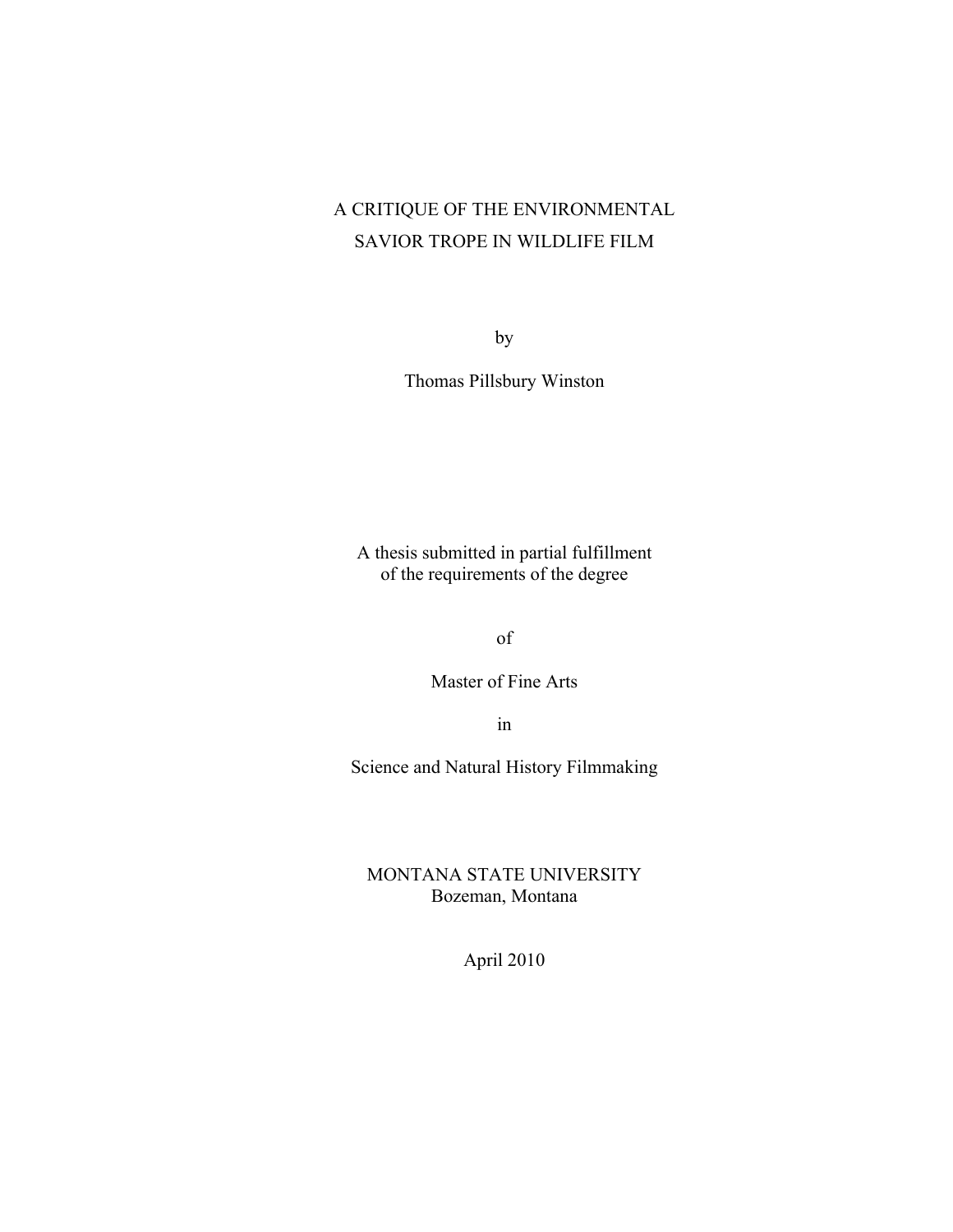## © COPYRIGHT

by

Thomas Pillsbury Winston

2010

All Rights Reserved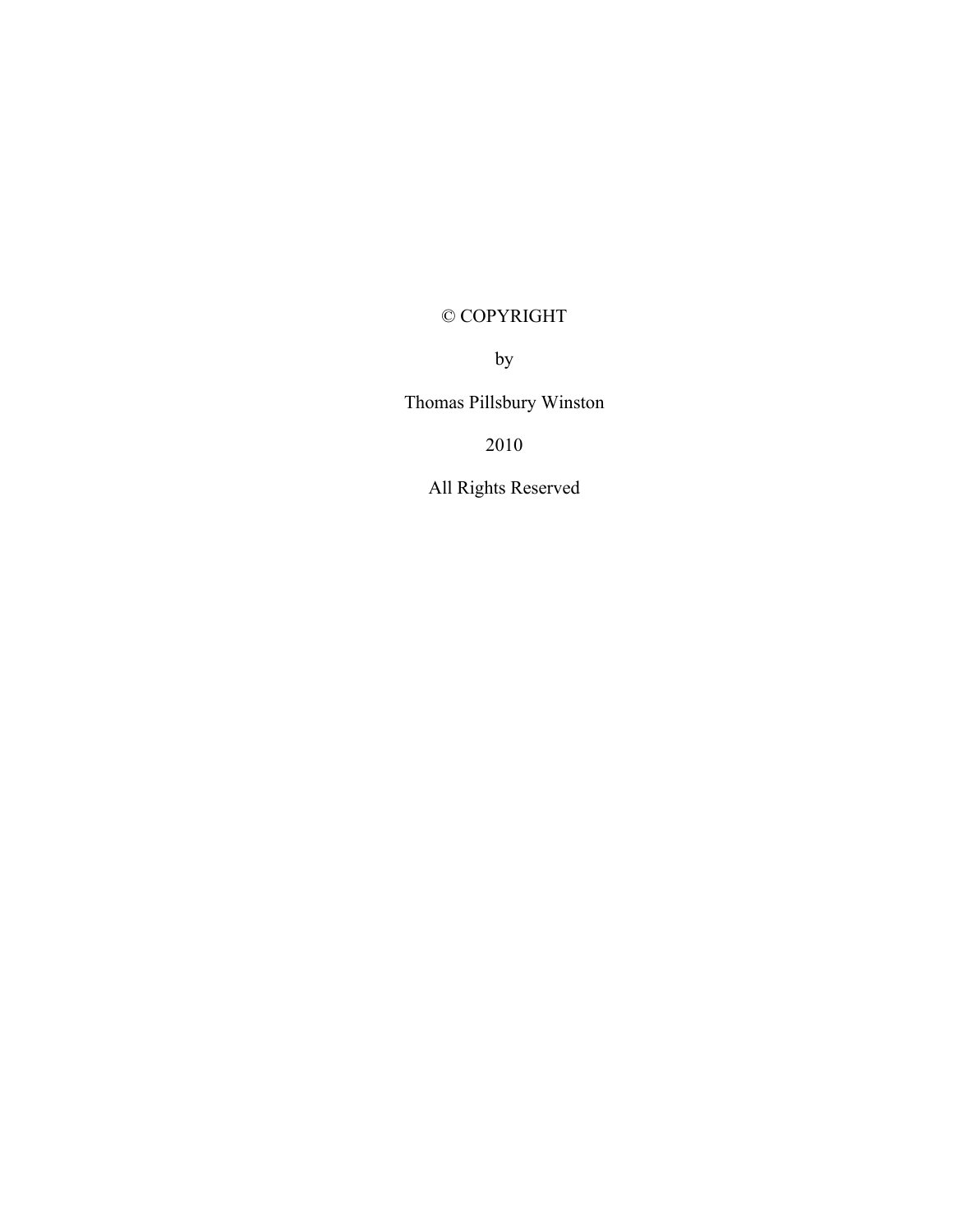## APPROVAL

## of a thesis submitted by

## Thomas Pillsbury Winston

This thesis has been read by each member of the committee and has been found to be satisfactory regarding content, English usage, format, citations, bibliographic style, and consistency and is ready for submission to the Division of Graduate Education.

## Ronald Tobias

## Approved for the Department of Media and Theater Arts

### Dr. Robert Arnold

Approved for the Division of Graduate Education

Dr. Carl A. Fox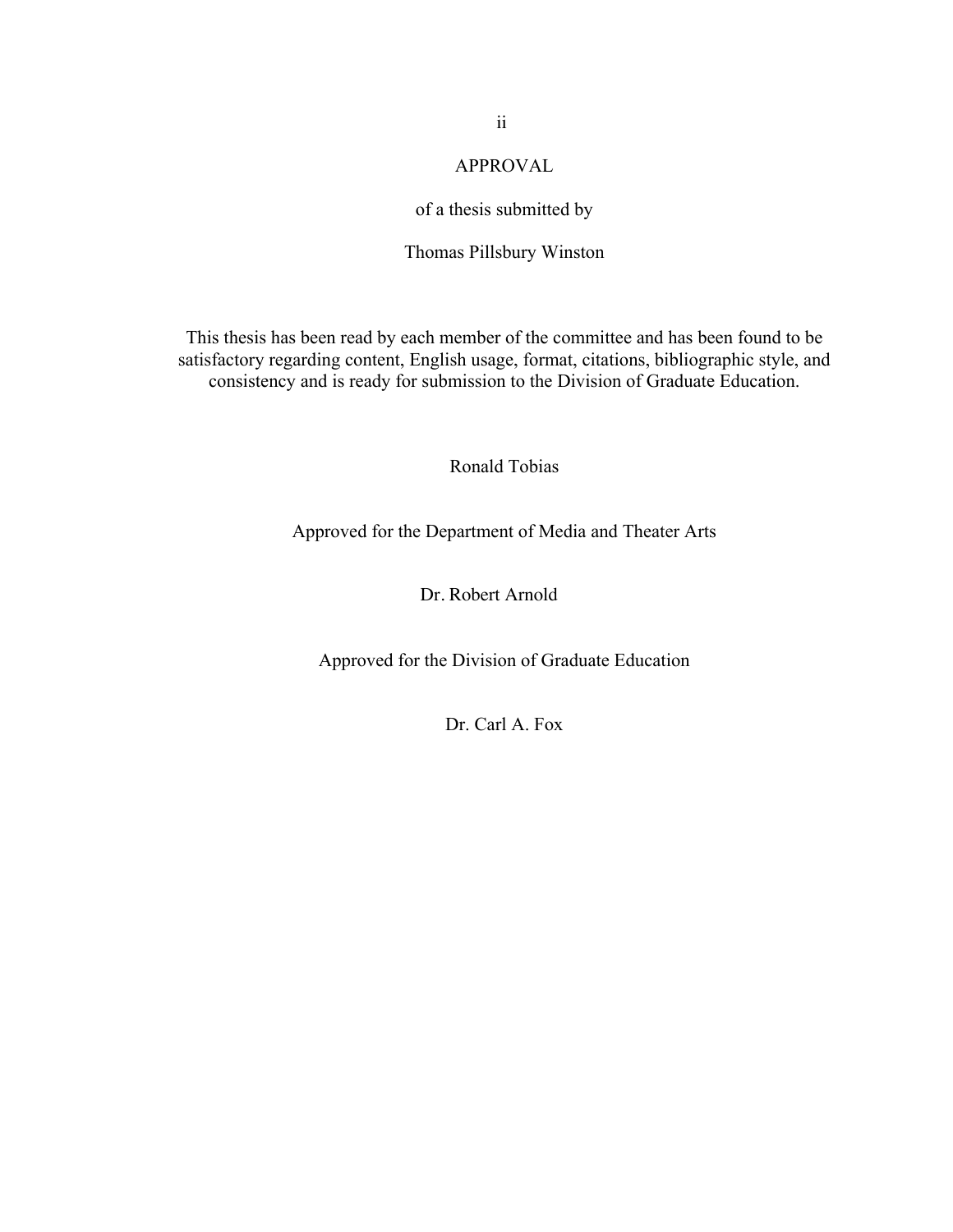### STATEMENT OF PERMISSION TO USE

In presenting this thesis in partial fulfillment of the requirements for a Master's degree at Montana State University, I agree that the Library shall make it available to borrowers under rules of the Library.

If I have indicated my intention to copyright this thesis by including a copyright notice page, copying is allowable only for scholarly purposes, consistent with 'fair use' as prescribed in the U.S. Copyright Law. Requests for permission for extended quotation from or reproduction of this thesis in whole or in parts may be granted by the copyright holder.

Thomas Pillsbury Winston April 2010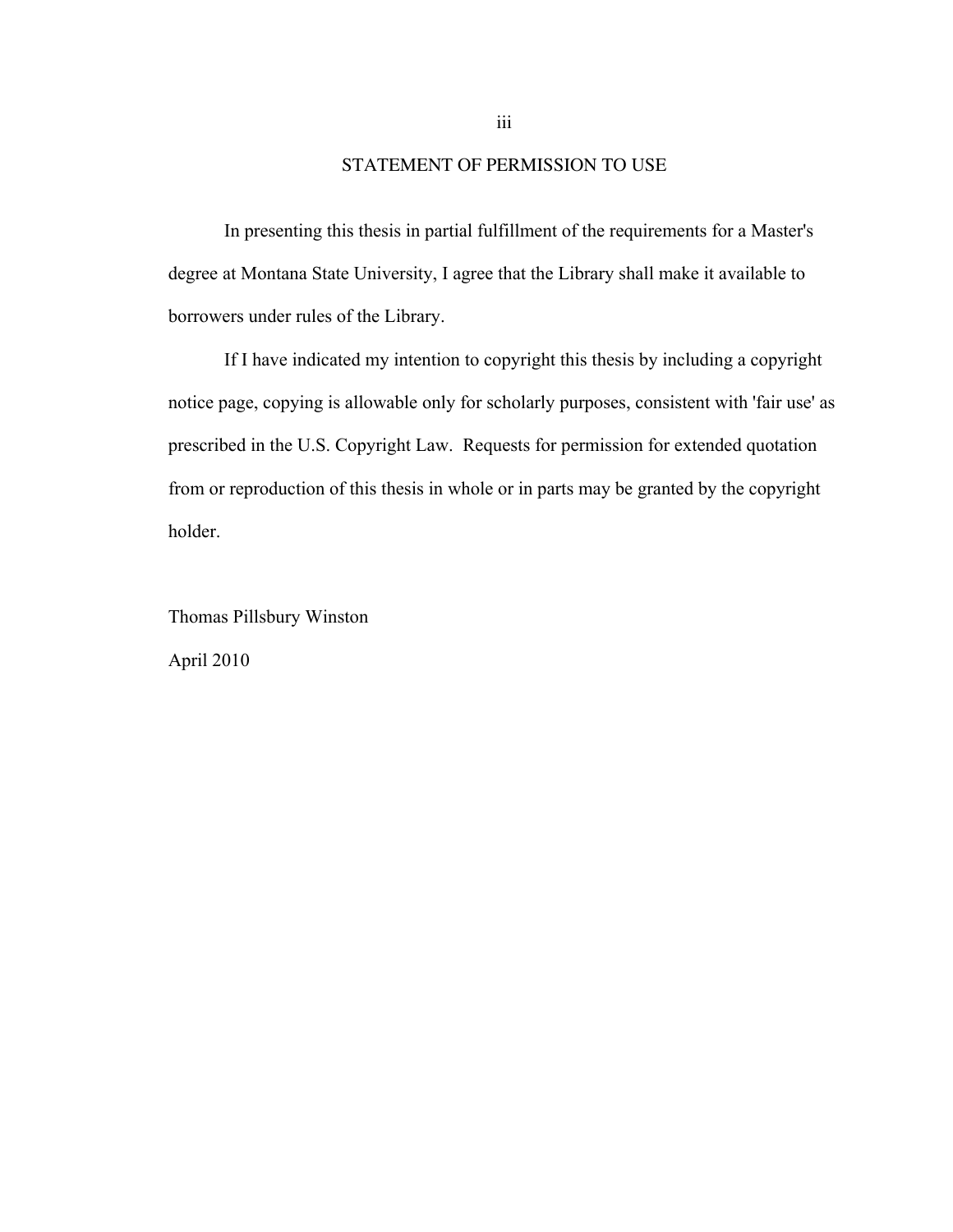## TABLE OF CONTENTS

| 2. DEFINING THE TROPE OF THE ENVIRONMENTAL SAVIOR3       |  |
|----------------------------------------------------------|--|
| 3. THE ORIGINS OF THE TROPE OF THE ENVIRONMENTAL SAVIOR6 |  |
| 4. THE MODERN WESTERN ENVIRONMENTAL SAVIOR11             |  |
| 5. THE MONGOLIAN MARMOT: AN ALTERNATIVE17                |  |
|                                                          |  |
|                                                          |  |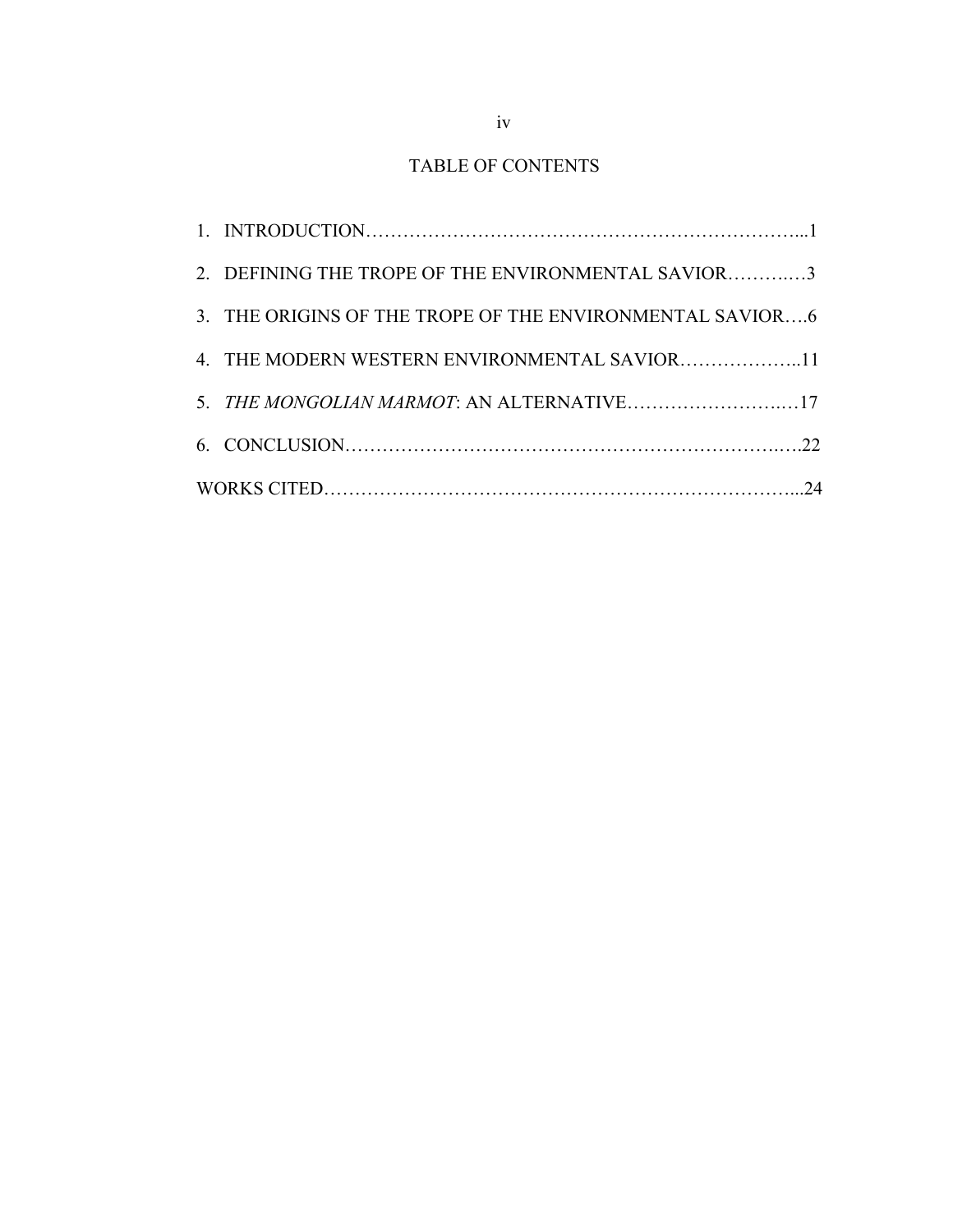### ABSTRACT

Throughout the history of wildlife film, a human character is often central to a narrative that promotes environmental stewardship. Diverse iconic figures in conservation such as Theodore Roosevelt, Jacques Cousteau and Jane Goodall have played starring roles in wildlife films in order to communicate their respective views on conservation. The common narrative of these films represents a reoccurring motif, or trope, in wildlife film that has evolved over time and prominently persists today- the trope of the Environmental Savior. This trope is justifiably condemned in its predominant form in mainstream wildlife film for casting a white westerner as environmental savior in a foreign ecosystem. Critics charge this trope propagates underlying ideologies of racism, neo-imperialism and western superiority.

In this essay I will examine the trope of the environmental savior, and more specifically the character within the trope, in order to better understand the overt and implied meanings inherent to this narrative. I will first define the trope of the environmental savior and illustrate its power to persuade an audience. Then I will trace the evolution of the trope's protagonist, from to the white hunter in early wildlife films to the enlightened scientist that persists in contemporary mainstream television. Finally, I will propose forward-looking alternatives for constructing the trope of the environmental savior, based on my experience producing my thesis film, *The Mongolian Marmot*.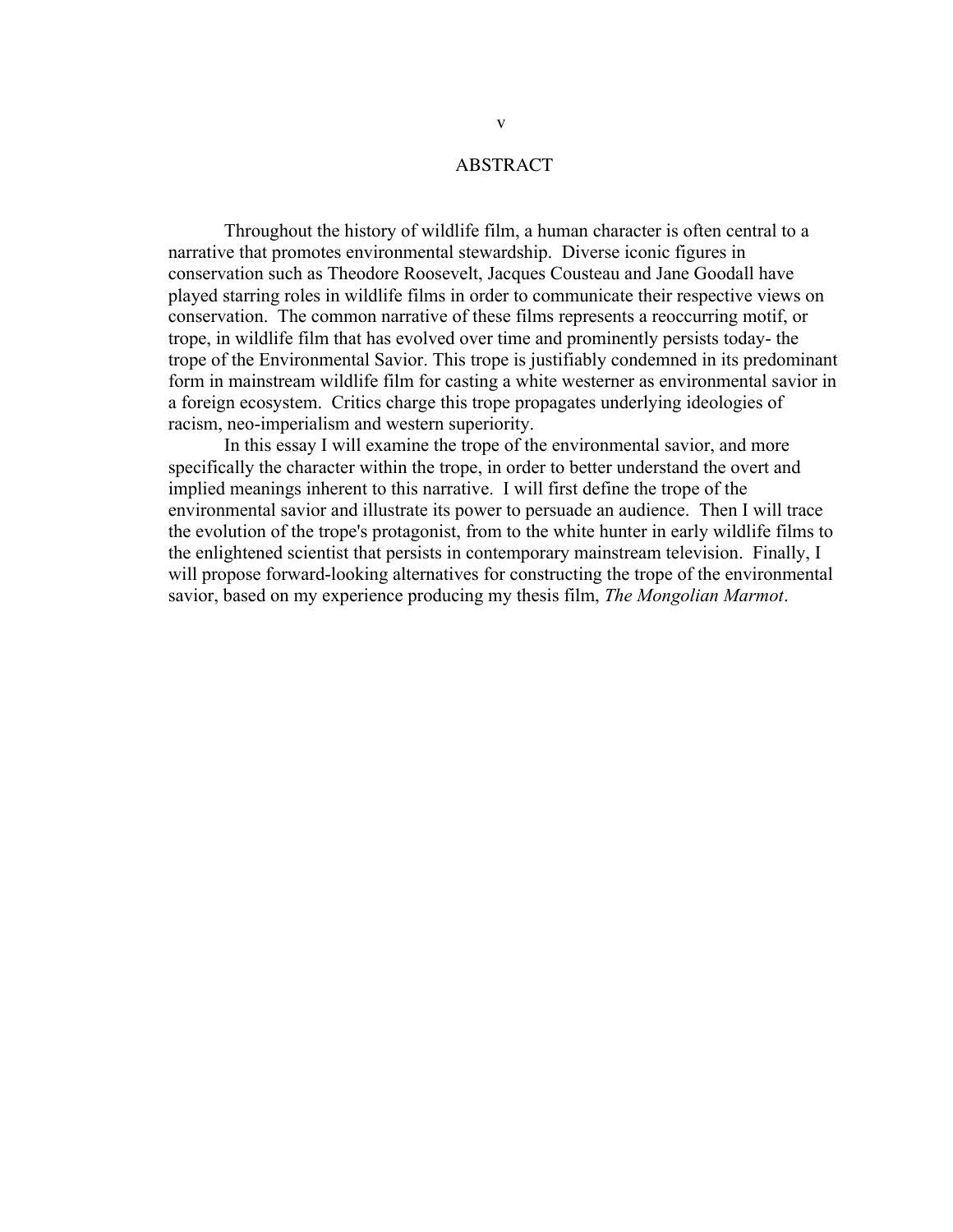### INTRODUCTION

Wildlife films have a proven ability to inform the public of human-caused environmental harm (Holbert, Kwak, and Shah 187). Throughout the history of wildlife film, a human character is often central to a narrative that promotes environmental stewardship. Diverse iconic figures in conservation such as Theodore Roosevelt, Jacques Cousteau and Jane Goodall have played starring roles in wildlife films in order to communicate their respective views on conservation. The common narrative of these films represents a reoccurring motif, or trope, in wildlife film that has evolved over time and prominently persists today- the trope of the Environmental Savior.

On the one hand, the trope of the environmental savior is an individual's personal quest to protect the natural environment from anthropogenic destruction, and it can be effective and persuasive in advocating a conservation message to an audience. However, this trope is justifiably condemned in its predominant form in mainstream wildlife film for casting a white westerner as environmental savior in a foreign ecosystem. Critics charge this trope propagates underlying ideologies of racism, neo-imperialism and western superiority (Vivanco 1199; Chris 169).

I pursue a career in wildlife documentary filmmaking primarily out of a personal drive to raise awareness for environmental issues. I know that wildlife films greatly inform my own environmental ethic, and I strive to influence others in the same way. I respect the persuasive power of the trope of the environmental savior. I have exploited its power in the past and I will continue to do so in future productions by choosing to put a human character at the center of my films about the natural world. However, I do not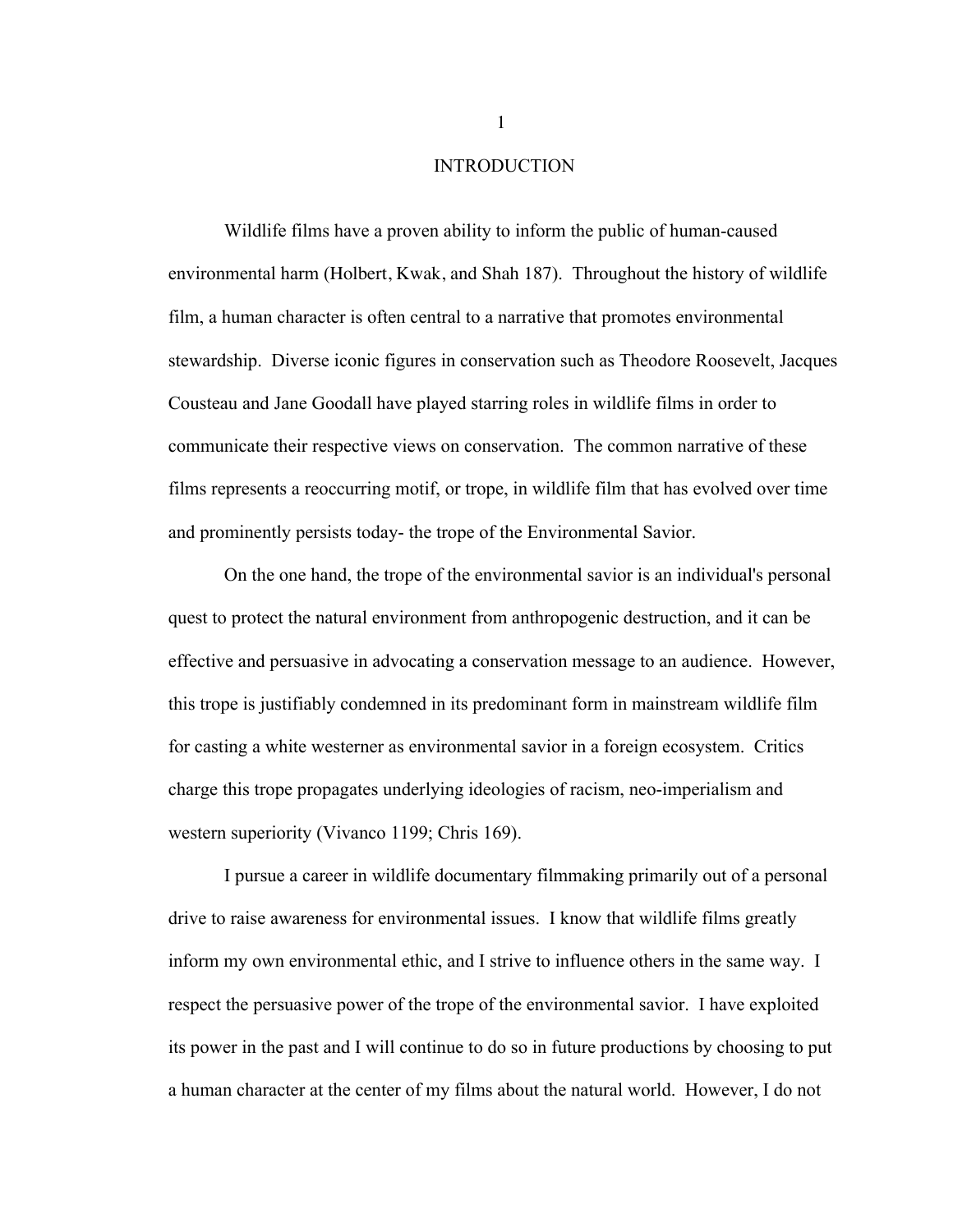want the negative ideological subtext that Vivanco and Chris justifiably link to the savior to undermine the environmental messages of my films.

In this essay I will examine the trope of the environmental savior, and more specifically the character within the trope, in order to better understand the overt and implied meanings inherent to this narrative. I will first define the trope of the environmental savior and illustrate its power to persuade an audience. Then I will trace the evolution of the trope's protagonist, from to the white hunter in early wildlife films to the enlightened scientist that persists in contemporary mainstream television. Finally, I will propose forward-looking alternatives for constructing the trope of the environmental savior, based on my experience producing a film about the Mongolian marmot (*Marmota sibirica*)*.*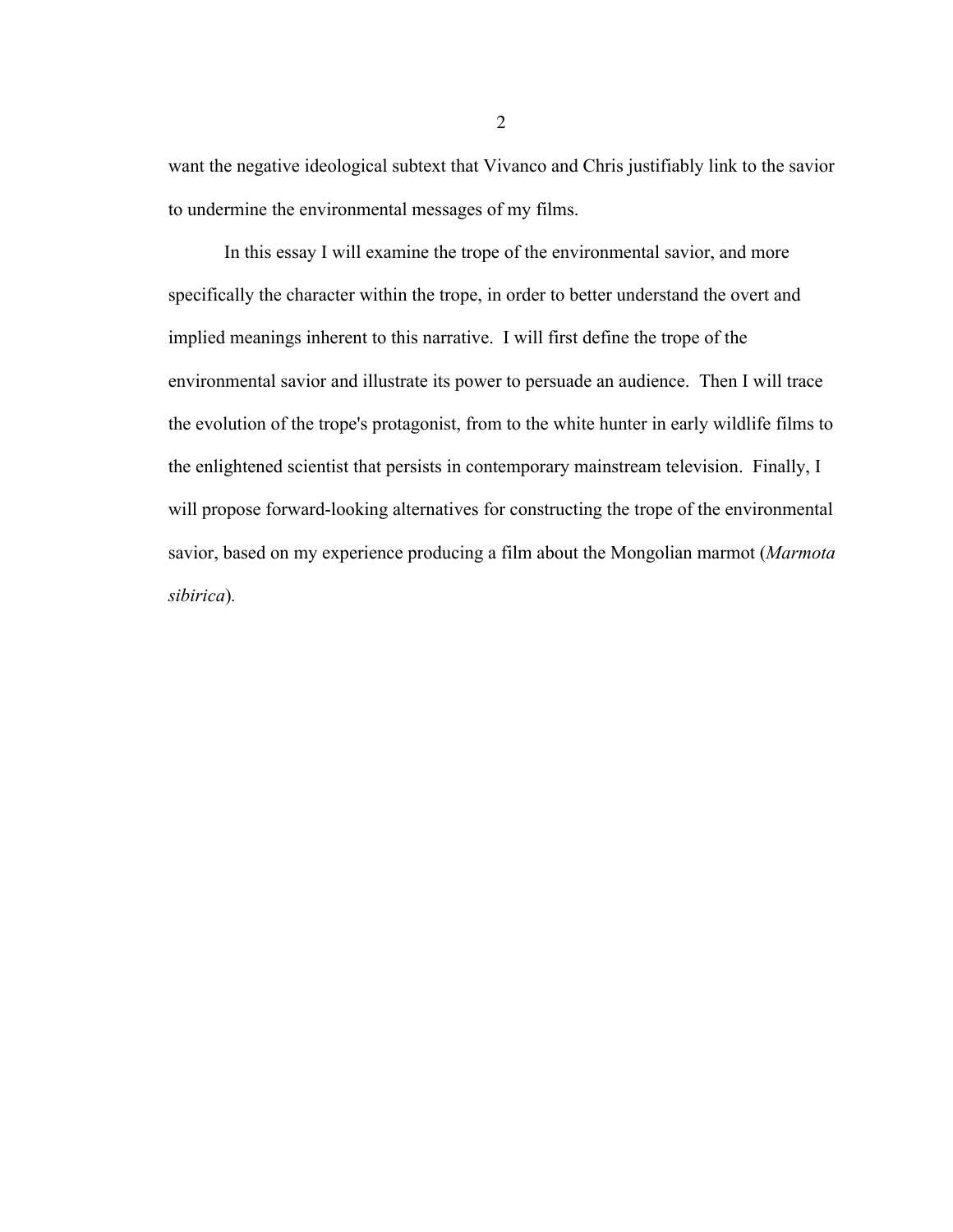### DEFINING THE TROPE OF THE ENVIRONMENTAL SAVIOR

A trope is a reoccurring storyline or motif in film that conveys a symbolic meaning (Manchel 134). It is often driven by a certain character archetype, such as the "mad scientist" in Hollywood horror movies. Certain tropes are synonymous with a particular genre. For example, the trope of an individual animal on a *quest* is prominent in the classic blue-chip wildlife films that exclude humans from the narrative (Bousé 128). The trope of the environmental savior, on the other hand, is a reoccurring plotline in wildlife films that places a human character at the center of the story. These quest films may feature a species such as orangutans or manatees, but it is a human's fight against the forces that threaten the animal's wellbeing that drives the narrative.

Environmental issues like species extinction and global warming can seem depressing for viewers, and as a result, broadcasters avoid these topics in the blue-chip wildlife genre (Cottle 96). If a wildlife film does address human caused environmental destruction, it often avoids a doom-and-gloom storyline by employing the trope of the environmental savior. Instead of casting all of mankind in an antagonizing role, it highlights an individual's efforts to fix the problem. The story plays out as a David-and-Goliath struggle in order to communicate a political message of environmental preservation (Vivanco 1199). The trope is accessible to the audience because it personifies understanding and advocacy on matters outside of the human experience. The recent success of a film outside of the wildlife genre, *An Inconvenient Truth* (2006), exemplifies the power of the environmental savior character.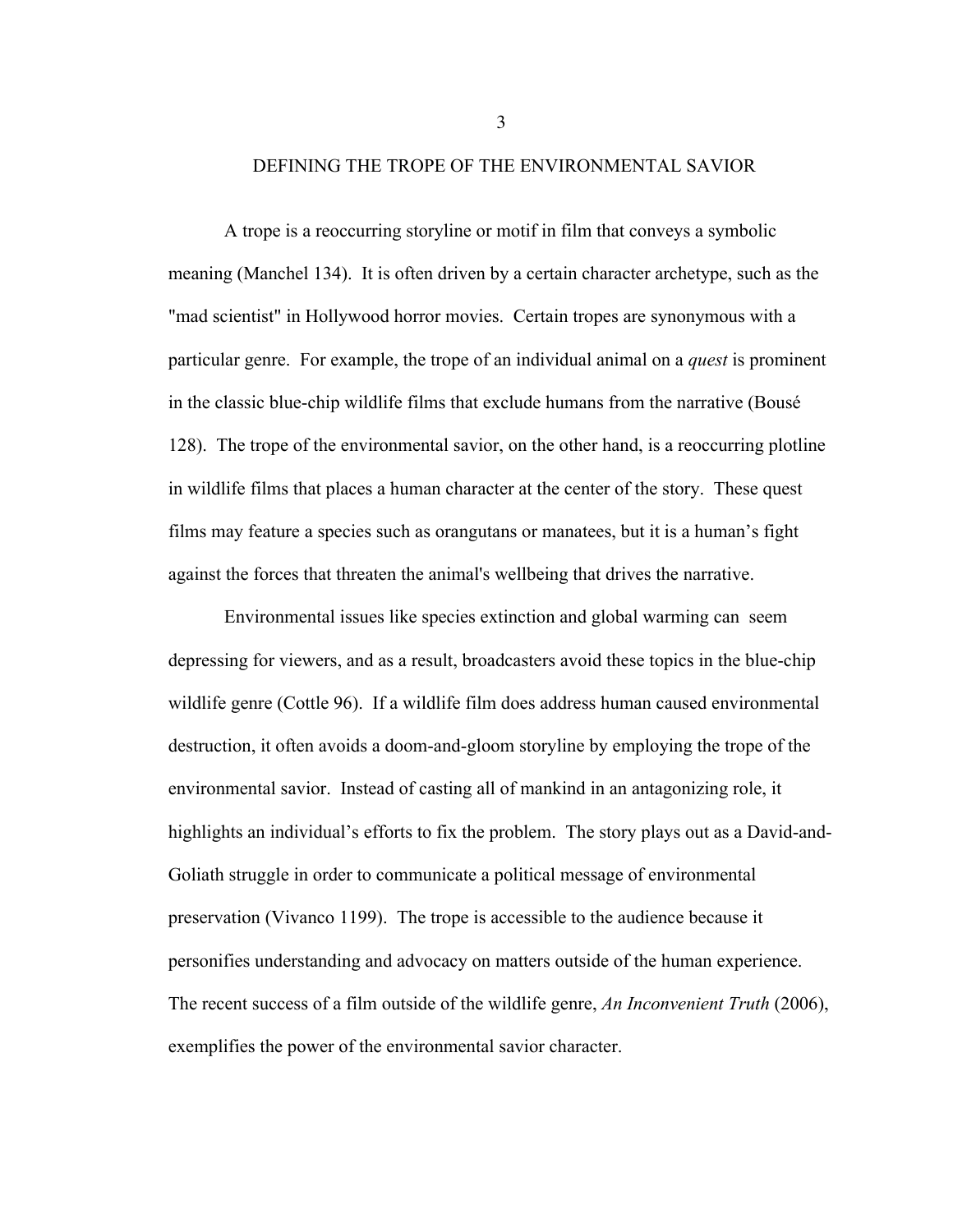*An Inconvenient Truth* puts Al Gore at the center of a film about climate change. Human caused climate change is a contentious and complicated environmental issue on a global scale. However, producer Davis Guggenheim creates a compelling storyline to communicate climate change science and policy by casting Al Gore in the film as the environmental savior. Guggenheim goes further than simply featuring Gore's podium lecture and recognizable voiceover. The film cuts to intimate portraits of the protagonist that establish his personal quest to speak out on this issue and fight the putatively malevolent forces of big business and public apathy. As a result, the film became a commercial, crtitical, and political success by grossing nearly \$50 million in worldwide box office in 2006 (boxofficemojo.com). It won the Oscar for best documentary feature and it is credited for converting many opponents on the other side of the climate change debate (Donnelly).

Regardless of the accolades for the film, the case of *An Inconvenient Truth* also illustrates the negative consequences that loom when linking an environmental issue to an individual personality. *An Inconvenient Truth* makes Al Gore the face of climate change, and therefore the former vice president's personal actions and political views are linked to this environmental cause. Critics of the film's advocacy message have deflected attention from the climate change debate by attacking Gore's personal hypocrisies on the issue, seizing upon news stories and opinion pieces about the excess of Gore's personal carbon footprint. Climate change skeptics have been able to reduce a debate about the health of the natural environment to a subjective opinion of Al Gore as a man and a politician rather than addressing peer-reviewed scientific papers that warn of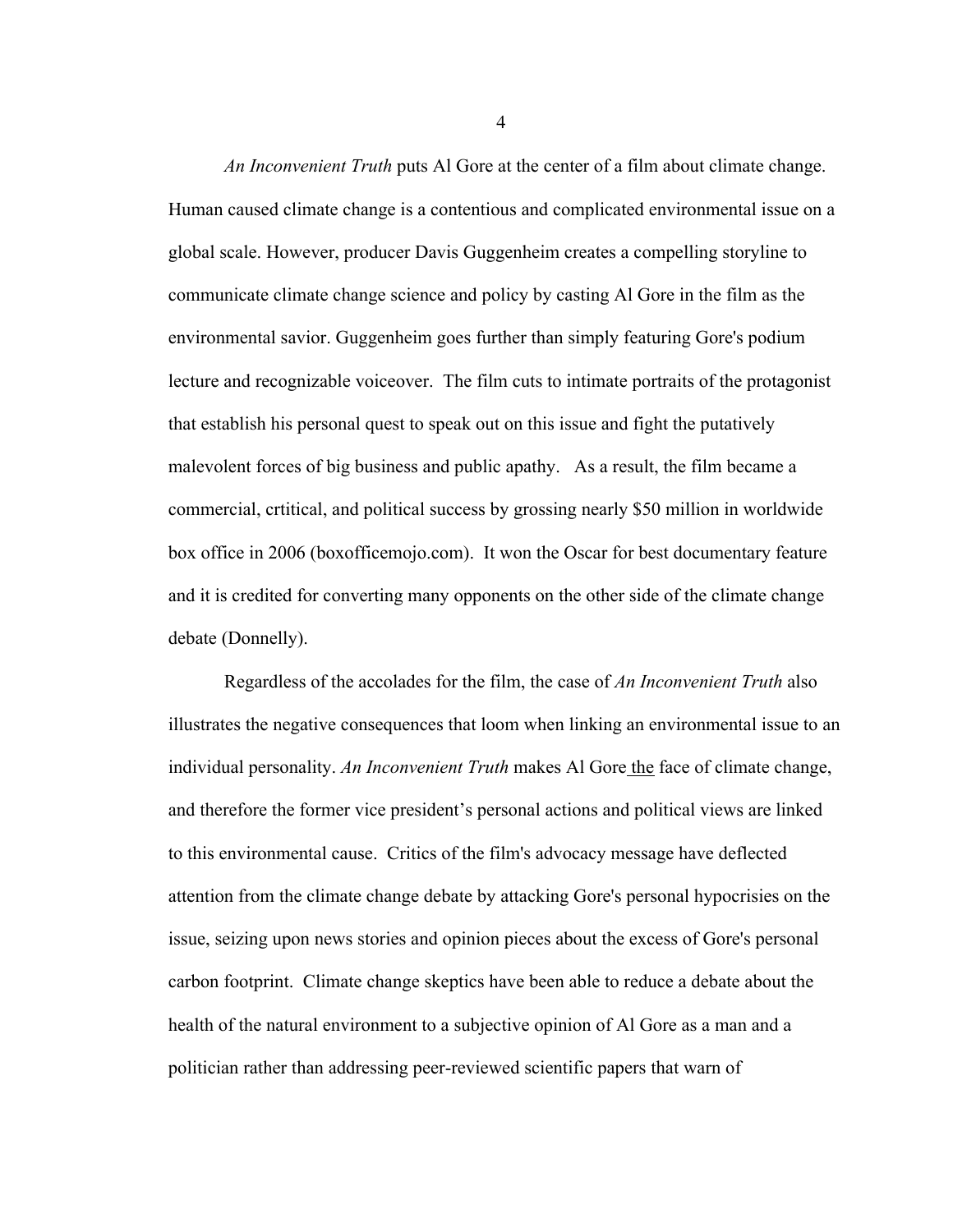environmental harm due to anthropogenic climate change (Zeller). *An Inconvenient Truth* underscores both the positive and negative consequences that exist when using a human to raise awareness for an environmental cause. While an environmental film driven by a human character can reach a potentially large audience, opposition to the film's environmental message can be reduced to ad hominem attacks against the likeness, actions, and politics of the main character.

In wildlife films that cast a human in a leading role, the environmental savior character is open to criticism at both an individual level (based on the personal actions and beliefs of the lead character) and more broadly at an institutional level. Since attacks on a specific individual vary from film to film depending on the specific individual, I will address the criticisms that apply to the trope of the environmental savior on an institutional level. They are rooted in the trope's precursor, a prominent character in early wildlife film: the white hunter in Africa.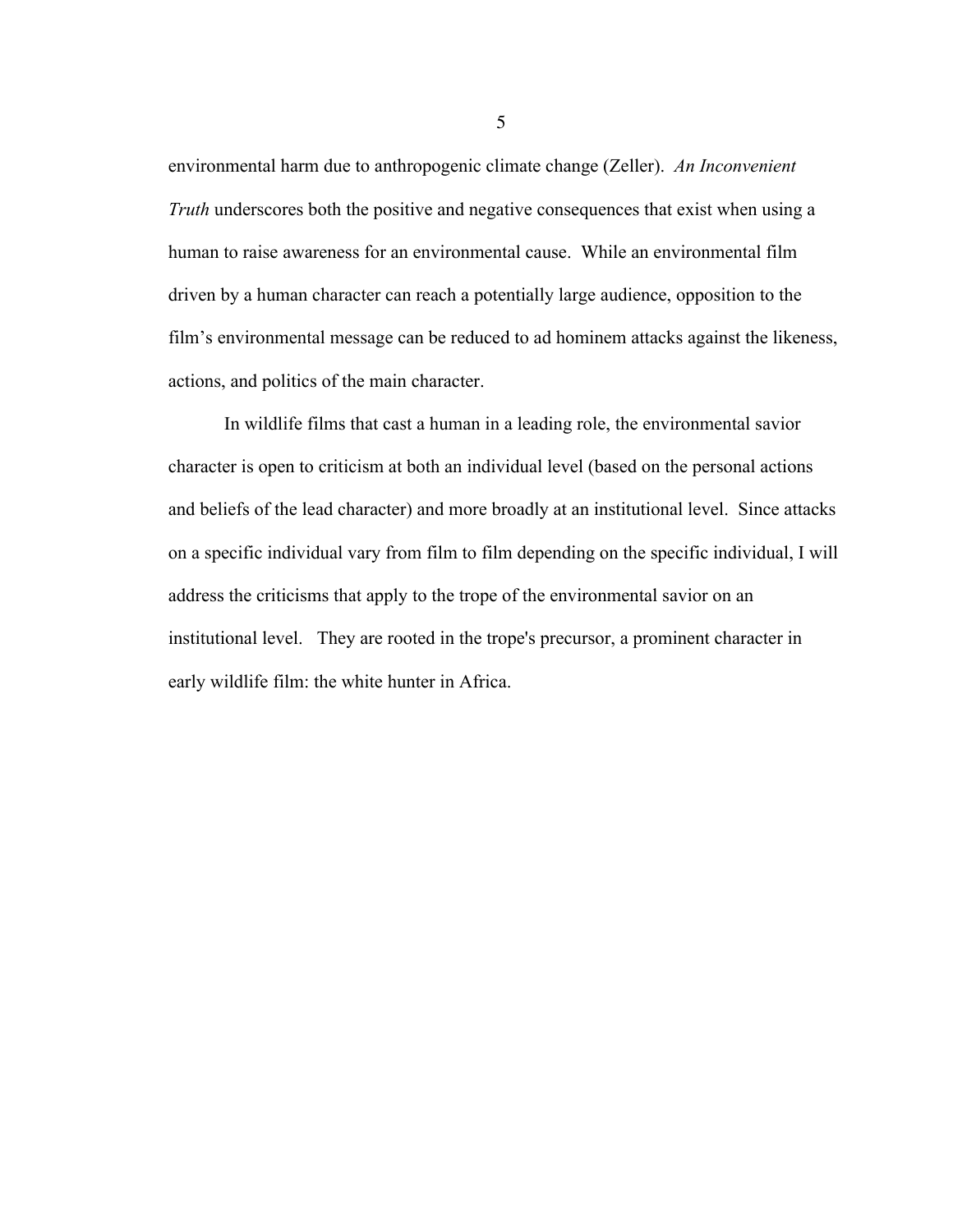### THE ORIGINS OF THE ENVIRONMENTAL SAVIOR

Cynthia Chris observes in Watching Wildlife that while wildlife films present themselves as straightforward and objective narratives centered on animals, they are in fact:

> Sites of both purposeful ideological work and unconscious elaborations of beliefs so normalized as common senseabout nature, animals, race, gender, sexuality, economic and political formations, that they may not be recognized (by filmmakers, by television programmers, by scientists, by audiences) as ideological (Chris xix).

One must examine the earliest wildlife films in order to understand the underlying dogmatic texts that persist in their present-day incarnations. Therefore, it is necessary to identify the origins of the trope of the environmental savior in wildlife film in order to understand the ideological values linked to its modern manifestations. The character of environmental savior is born out of the American white hunter films from the early 20th century set in Africa that featured, among others, Theodore Roosevelt, Jesse ("Buffalo") Jones, Paul Rainey and Martin and Osa Johnson. The films by Roosevelt, Jones, and Rainey asserted heroism and superiority of western culture and the subsequent productions by the Johnsons convey a quest to find a present-day The Garden of Eden.

Theodore Roosevelt believed in an evolutionary hierarchy of civilization: beginning with the savages and progressing to the civilized. America represented an environment that was successfully conquered and civilized by man, while Africa was nature's continent, still ruled by the animals and primitive civilization absent from Roosevelt's homeland (Tobias). Roosevelt did not necessarily deem the former as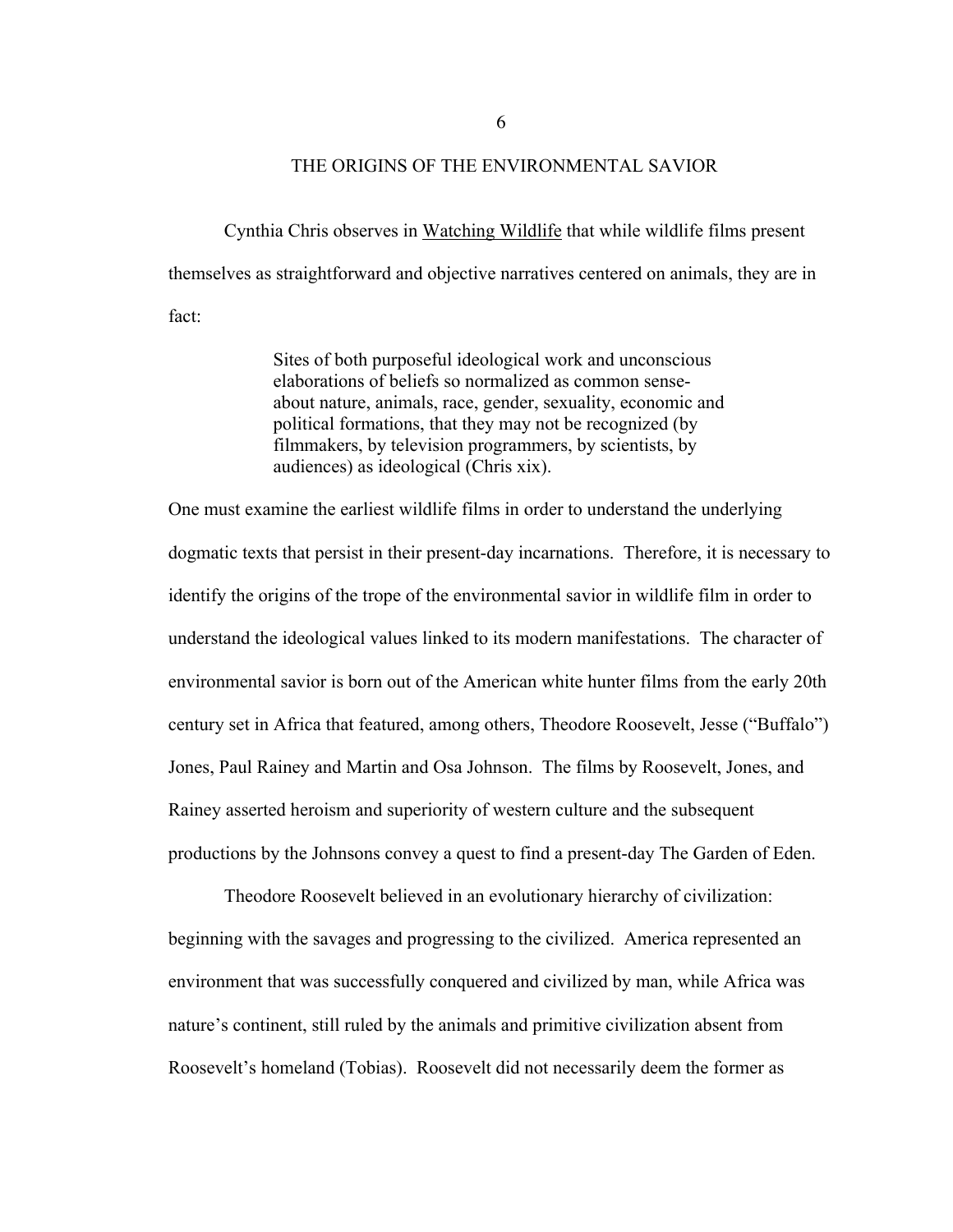superior to the later. Rather, Africa was a place where a successful American man went to recapture a primitive masculinity lost in the routine and amenities of modern civilization. After two terms as president of the United States, Roosevelt teamed with naturalist-filmmaker Cherry Kearton to chronicle his expeditions to the "Dark Continent". The former president is noble and heroic in his leading role in *Roosevelt in Africa* (1909). This film, along with still photos, lectures, and books, lionized this truelife American hero as he travels to exotic lands, conquers wild beasts, and tames savage cultures, armed with the gun, backed by scientific objectivity and documented in motion picture (Tobias). Despite the fact that *Roosevelt in Africa* was a commercial failure, the casting of this trusted and true-life American hero would firmly establish the nobility, objectivity and authority of the white hunter in a non-western wilderness, an archetype perpetuated by contemporaries such as Jones and Rainey.

While Roosevelt and others demonstrated the white man's supremacy over nature's creatures in the role of the white hunter; these personalities also personified an emerging "imperialist nostalgia" in American culture: a brand of nostalgia characterized by a yearning to recapture a world unaltered by modern industrialization (Rosaldo 71). During his presidency, Roosevelt established the National Parks system in the U.S. to protect his nation's pristine wilderness from destruction. *Roosevelt in Africa* portrayed this champion of environmental stewardship in foreign lands where only the white man knew what was best for the environment. Kearton and Roosevelt simultaneously portrayed Africa as the "Dark Continent" inhabited by savage civilizations, and a "Bright Continent" that is home to a modern-day Garden of Eden. It is this quest for an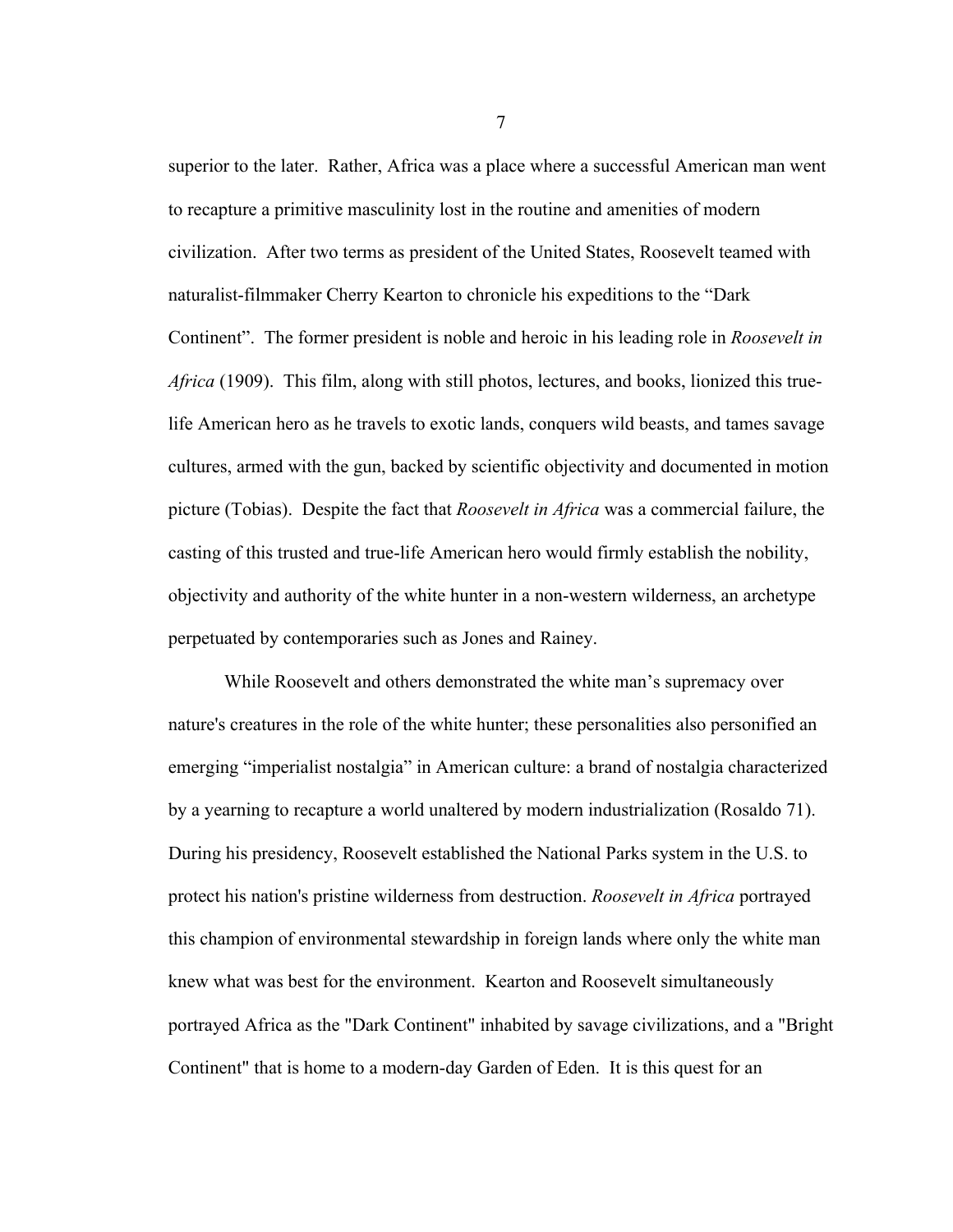American Garden of Eden set in Africa that drives the narratives of the Martin Johnson's hunting films starring his wife, Osa. The married couple would further establish the environmental savior trope in wildlife filmmaking that persists today.

Other early 20th century wildlife filmmakers, such as Paul Rainey, achieved commercial success in the Africa hunting film subgenre. Rainey's film, *Paul Rainey's African Hunt* (1912), became the highest grossing wildlife film of the decade (Mitman 18), illustrating the popularity of this form of entertainment in a modern emasculated American culture yearning for a connection to a more primitive existence. The films of Kearton and Rainey, however, lacked a cohesive narrative. Rainey's box office success, for example, was due to exotic and violent action sequences (captured by his accomplished cinematographer J.C. Hemment), not the engrossing story (Chris 12). These early hunting films were basic travelogues, comprised of discrete events that were not edited together to create an overarching plotline. They established roots of the character central to the trope of the environmental savior character, but not the narrative.

A decade later, Martin and Osa Johnson brought "story" to the white hunter film. They made adventure films, casting Osa in heroic leading roles on a mission to capture and document specimens from Africa's exotic and pristine environment. They were quests to document material evidence of a surviving Garden of Eden that was absent from the industrialized west, with the support of the prestigious American Museum of Natural History to fund and lend credibility to the Johnson's adventures. The film *Congorilla* (1929) opens with expeditions maps and shots depicting the complicated logistics of the trip as they pursue the elusive wild gorillas. From the outset, Martin Johnson's narration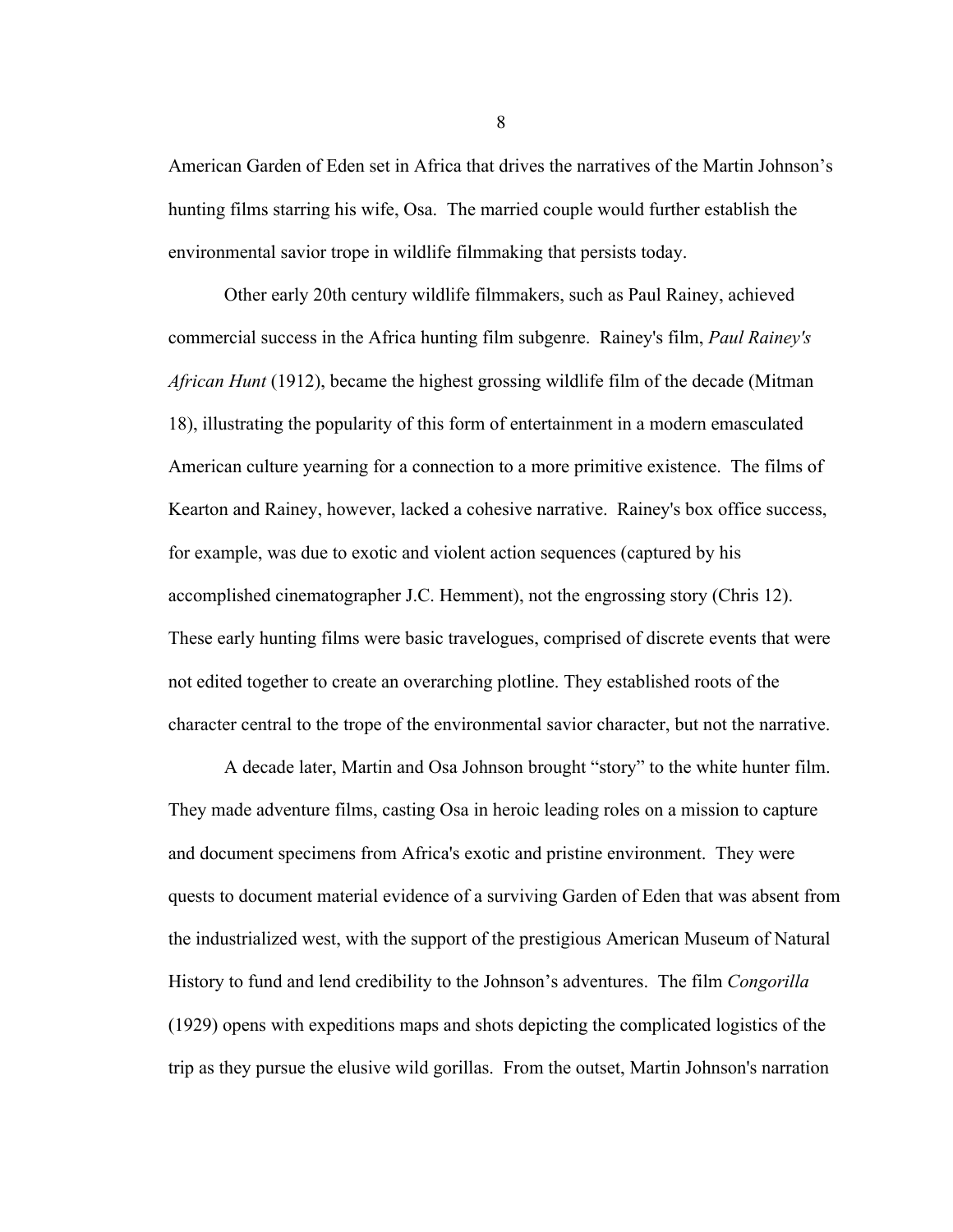justifies the noble motivations of the journey, stating that the camera is brought along on the journey in order to document their scientific discoveries. They trek into remote locations, fend off dangerous animals and interact with exotic peoples on the way to finally tracking and capturing adult and juvenile gorillas (a scene that was faked for the camera). After incarcerating the wild beasts, Osa Johnson shifts out of her role as the hunter and into to the role of maternal savior. She cares for the young gorillas that were stripped form their mother, holding them in her arms and treating viewers to unprecedented up-close interactions with wild animals. She becomes a savior to an animal in need, and this motif of an intimate human-animal relationship persists in modern wildlife conservation film (Horak 472)

Critics praised the Johnsons for making both entertaining and enlightening films. One critic wrote, "The Johnson formula is irresistible: mount an elaborate safari, improvise various situations as you go along and film them on the spot" (Bousé 50). A *New York Times* feature article about the couple published in 1929 titled, "New Adam and Eve Among the Gentle Wild Beasts," by Hellen Bullit Lowry lauded their modernday quest for the Garden of Eden. Lowry writes that the Johnson's are on a scientific quest to illustrate that, "It is the white man that makes the wild animal wild. Otherwise he is a gentle, amenable, broad-mined beast who minds his own business and lets you go about yours." Lowry observed a significant shift in the wildlife film narrative. The featured animals are no longer wild beasts to be hunted in the white man's quest to connect with the internal primitive man. Rather, they signify a land "where nature is adjusted and God is in His Heaven" (Lowry).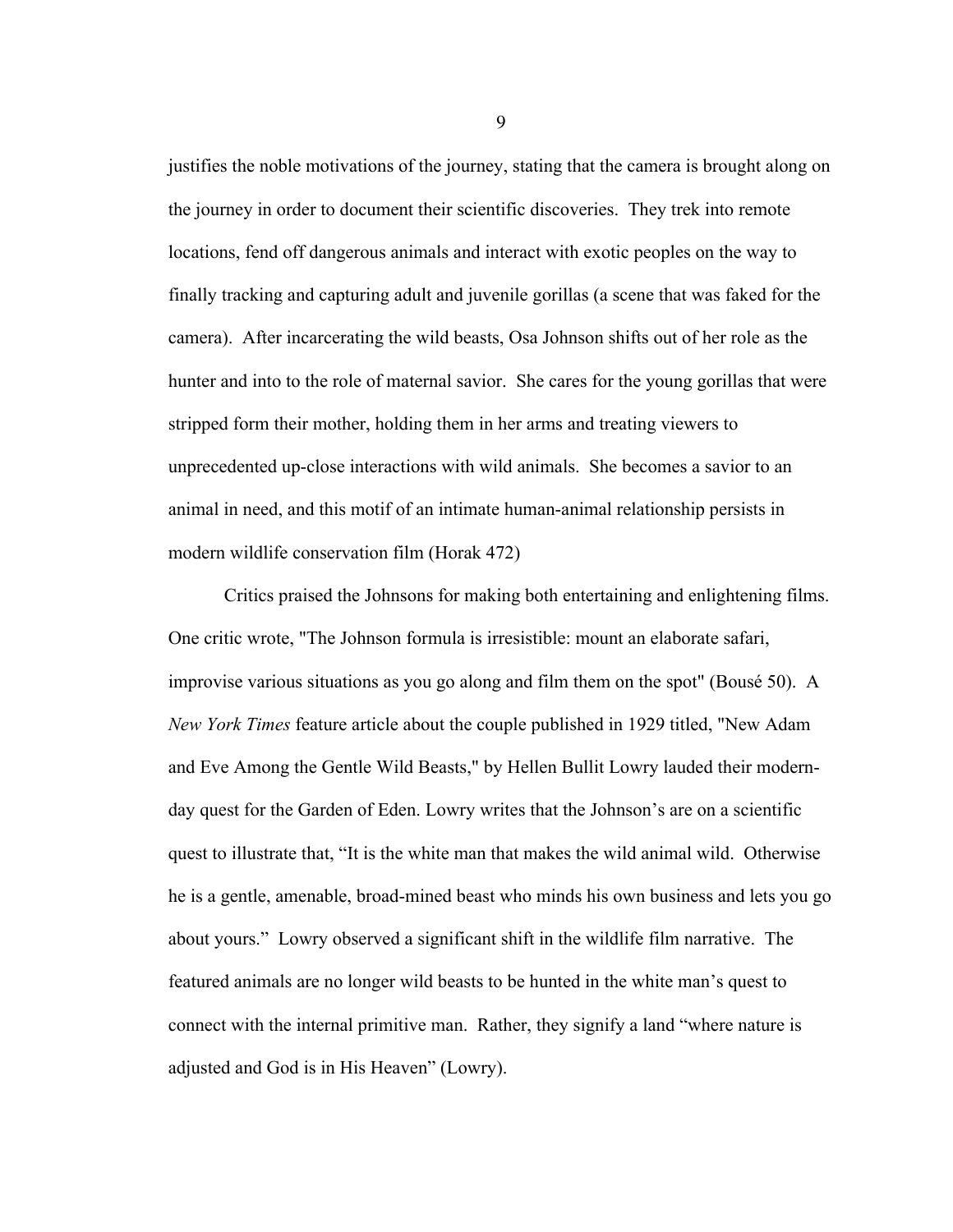By today's standards of political correctness, however, the Johnsons' treatment of the native people and animals in their films is blatantly racist.

Documentary film historian Erik Barnouw condemns attitudes and ethics that the Johnsons portray on the screen:

> Unabashed condescension and amusement marked [the Johnsons'] attitude toward natives… [Martin] Johnson's narration speaks of 'funny little savages', 'happiest little savages on earth'… To catch two baby gorillas, seven huge trees are chopped down, isolating the gorillas in a tree in the middle, then it is chopped down (Barnouw 50).

Barnouw's harsh criticism is justified, but he fails to dig deeper than readily apparent offenses on the surface and denounce the culture driving the film's ethnocentric narrative. Like Roosevelt, Rainey and others before them, the Johnsons define forces of good and evil in the story. They choose who plays the role of protagonist and the antagonist in the film, and they determine what needs saving and how it should be saved. While a modern audiences will scoff at antiquated racial views and environmental practices exhibited in these early white hunter films, they may not recognize that the narrative persists in the modern environmental wildlife film.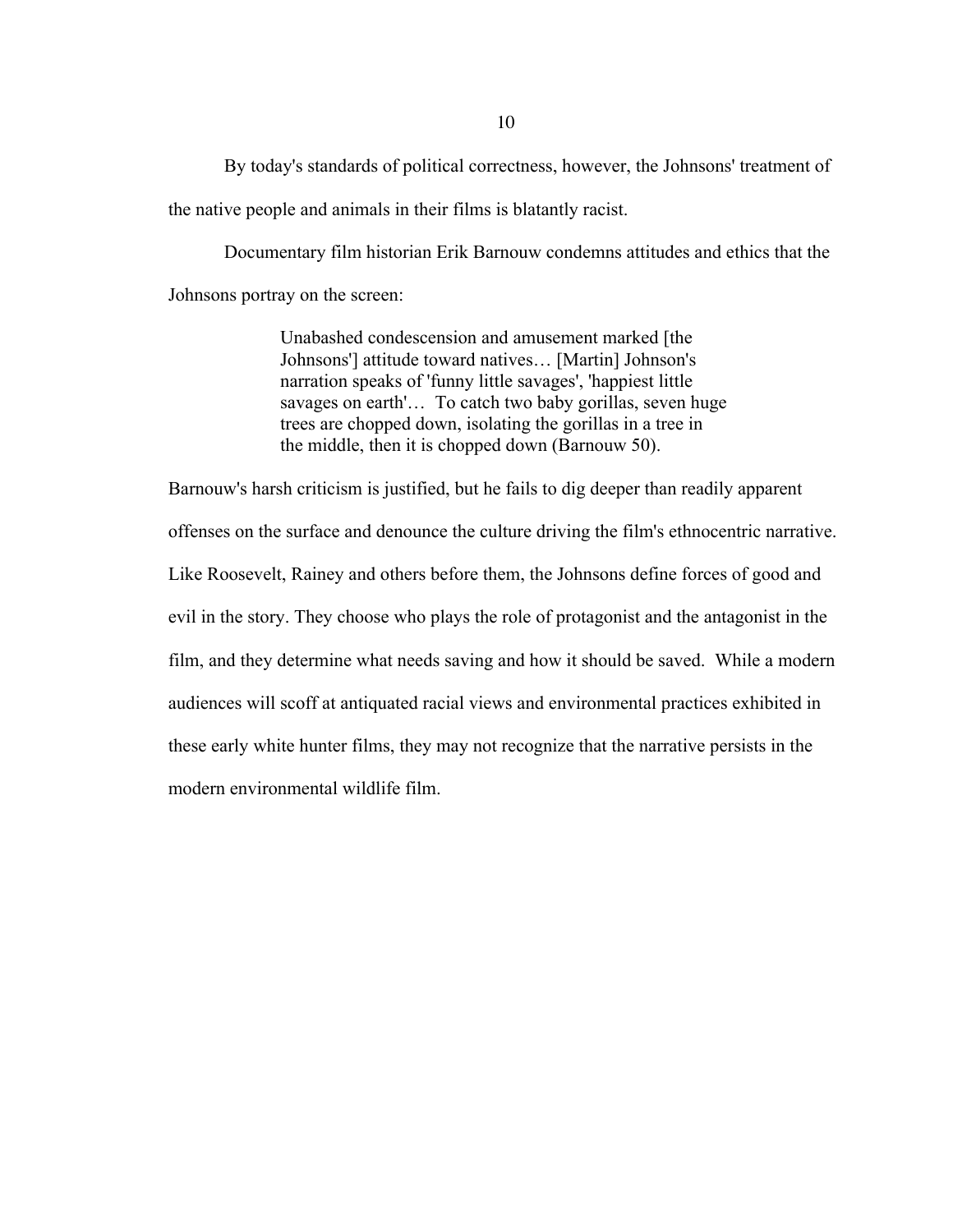#### THE MODERN WESTERN ENVIRONMENTAL SAVIOR TROPE

The dominance of the white hunter narrative in wildlife film was diminished by the late 1920's and replaced by anthropomorphic animal films, expelling humans from the story altogether. But thirty years after Roosevelt and the Johnsons made their mark on the genre, their legacy would be resurrected, not by an American wielding a gun, but rather by a Frenchman armed with the tools of modern western science,

Jacques-Ives Cousteau sustained a long, successful and lucrative filmmaking career chronicling his crew aboard the *Calypso* as they set sail to explore and save the underwater ocean environment. Like the Johnsons, Cousteau stated that the purpose of documenting his expeditions was purely scientific, therefore downplaying the entertainment value of his films. But it was because of alluring narrative that Cousteau would firmly establish the trope of the environmental savior in wildlife filmmaking. Critics and audiences alike rewarded Cousteau's autobiographical narratives. His first film, *The Silent Sea* (1954), won both the Cannes Film Festival's Palm d'Or and the Oscar for best documentary, and the formula would continue to attract viewers to commercial broadcast television twenty years later on his ABC series, *The Undersea World of Jacques Cousteau* (1966-67).

Cousteau's popularity established a new wildlife adventure plotline and the formula caught on in mainstream broadcast television. David Attenborough from the United Kingdom and Marlin Perkins from the United States achieved success and notoriety in the 1960's making environmental television shows like Cousteau's, inserting themselves as the protagonist and shifting the focus from the oceans to terrestrial plants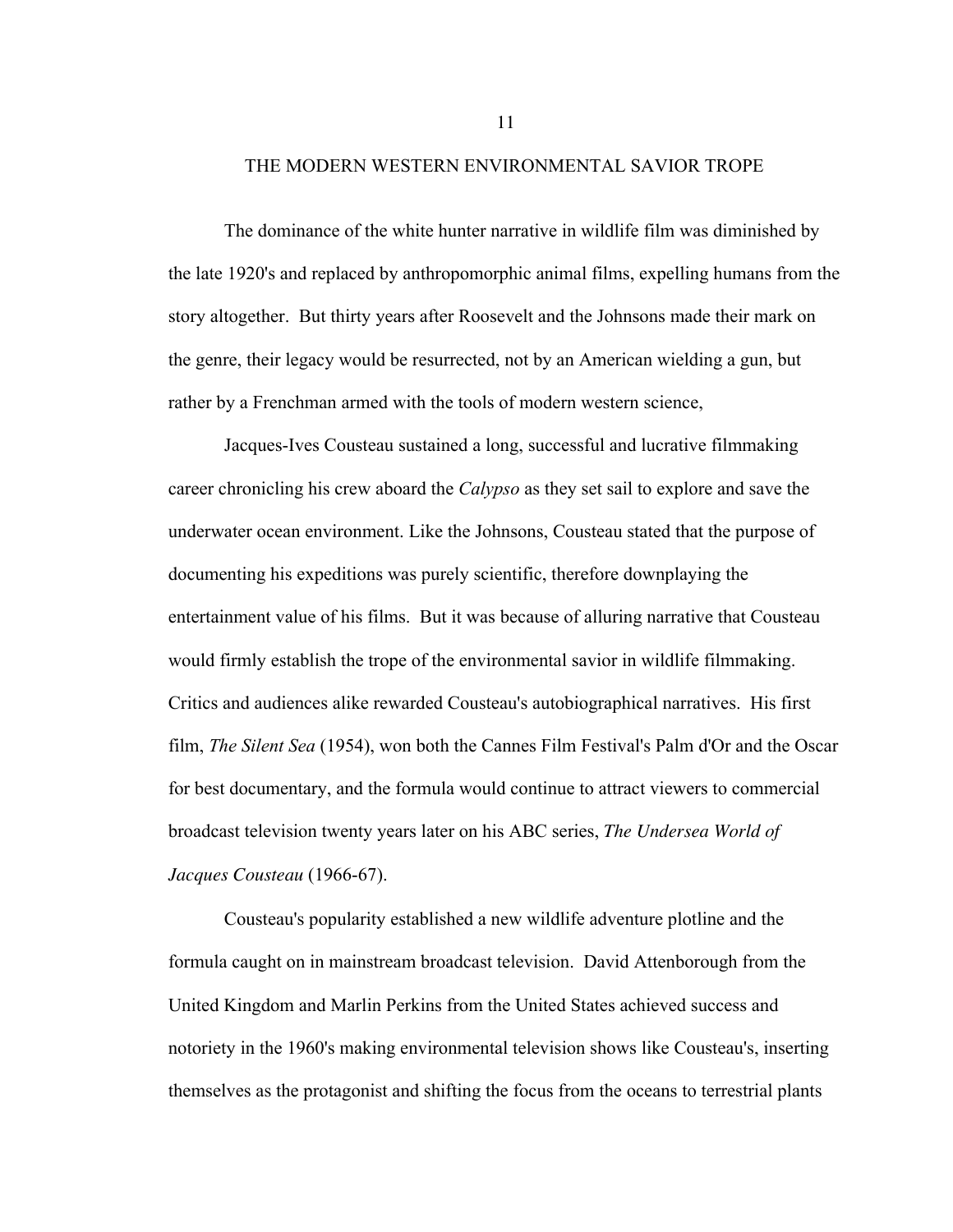and animals. Chris notes the parallels between this new breed of environmental savior and the white hunter films from a previous era:

> [They] remade the genre once again as a masculine adventure saga reminiscent of expedition films of the 1910's and '20's in its predilection for action and the exotic. The filmmaker/hosts, the new auteurs of the genre, always white, always American or European, and regularly male, sought out animals (and occasionally indigenous peoples of the lands they filmed) as objects of the camera's gaze rather than quarry of the gun (Chris 46).

The narrative shifted from civilizing the non-western environment to restoring it to a primitive and pristine state. However, the power structure remained unchanged: it is still the white (mostly male) westerner making the "enlightened" decision. He is the environmental savior, backed by the logic and reason of western science and therefore is justified when proclaiming how the resources should be managed, regardless of what the wants and needs of the indigenous population.

The representation of native peoples to the foreign ecosystems featured in these films also changed. The portrayal of local cultures was no longer that of an uncivilized society worthy of western host's ridicule. Instead, the environmental savior praises them as noble and part of, rather than separate from, the natural environment (Foale and Macintyre 6). This evolution subdues the overt racism noted by Barnouw in the Johnson films, but it also paints an overly simplistic, and in many ways equally condescending, portrait of complex multifaceted cultures (Vivicano 1199).

Cousteau, along with contemporaries such as David Attenborough and Marlin Perkins, established the trope for the modern environmental savior; and after 1970, the year of the first Earth Day, this new trope was employed numerous times, echoing an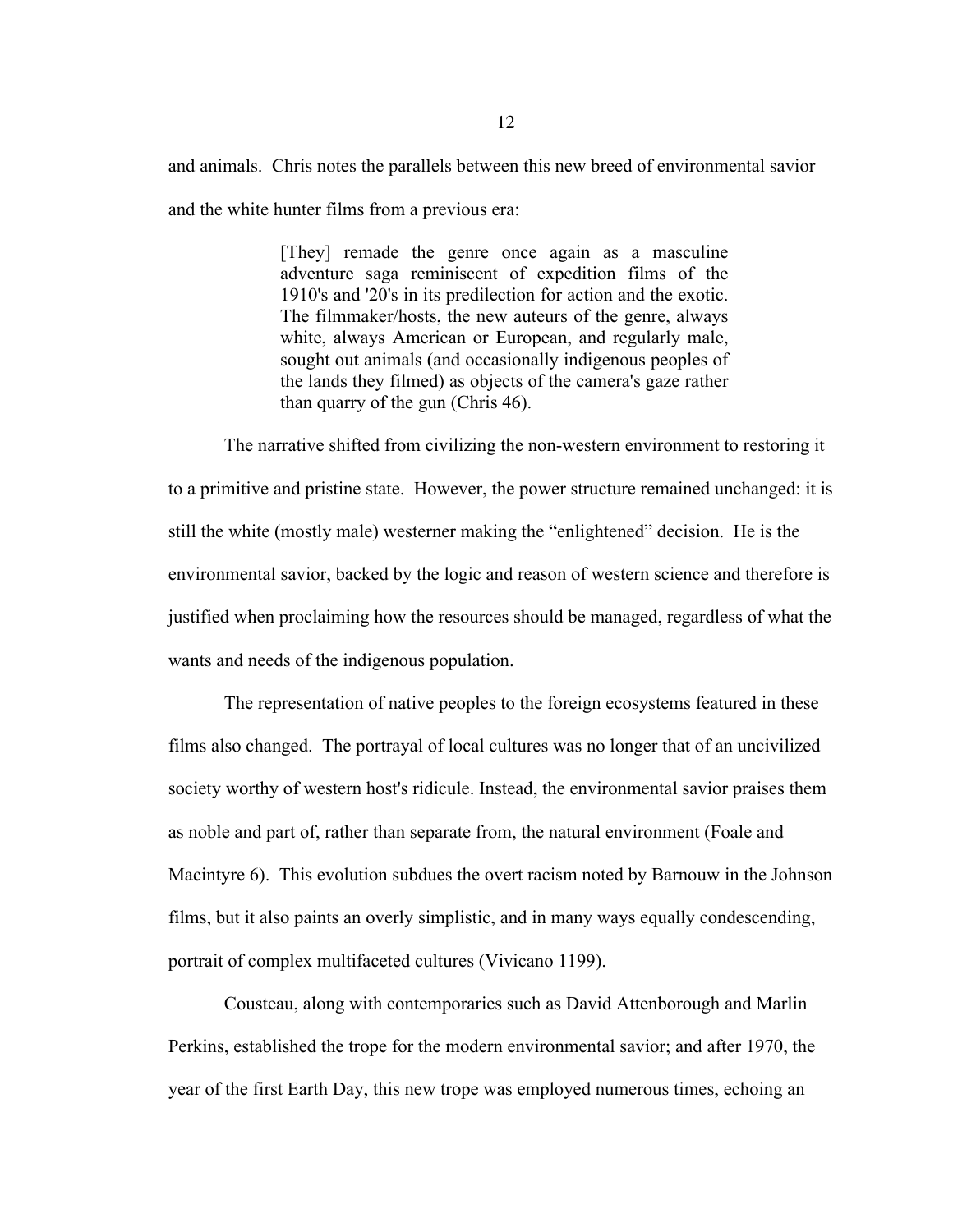increasing awareness of the endangered environment (Horvak 467). A contemporary National Geographic Television production, *Africa's Wild Eden* (2004) illustrates the enduring legacy of the trope of the environmental savior. The show professes an altruistic and modern-day conservation message that promotes protecting pristine habitat in non-western ecosystems. However, it still features white westerner asserting authority over a foreign ecosystem. This film demonstrates both the staying power of the trope of the environmental savior and how little the motif has changed since the earliest wildlife films.

*Africa's Wild Eden* is about two Americans who work for the prestigious *National Geographic Society* on a mission to protect pristine ecosystems in the West African country of Gabon. From the outset, this film is clearly a descendent of the early white hunter films. The opening lines of the script make it clear that the work of these two white American men is critical for the survival of this foreign ecosystem. *Africa's Wild Eden* narrator states:

> Gabon's Loango National Park is a mystical, unspoiled place where the deep, dark jungle meets the sparkling ocean, and Wildlife Conservation Society biologist and National Geographic Conservation Fellow J. Michael Fay and National Geographic photographer Michael "Nick" Nichols are on a mission to safeguard the future of this modern-day Eden.

The overt and repetitive use of the term "Eden", both in the film's title and narration, clearly demonstrates that the white environmental saviors of this modern film uphold the viewpoints of their predecessors. The unveiled references to a primitive and sacred Eden are rooted in the dualism that Kearton and Roosevelt brought to the mainstream nearly a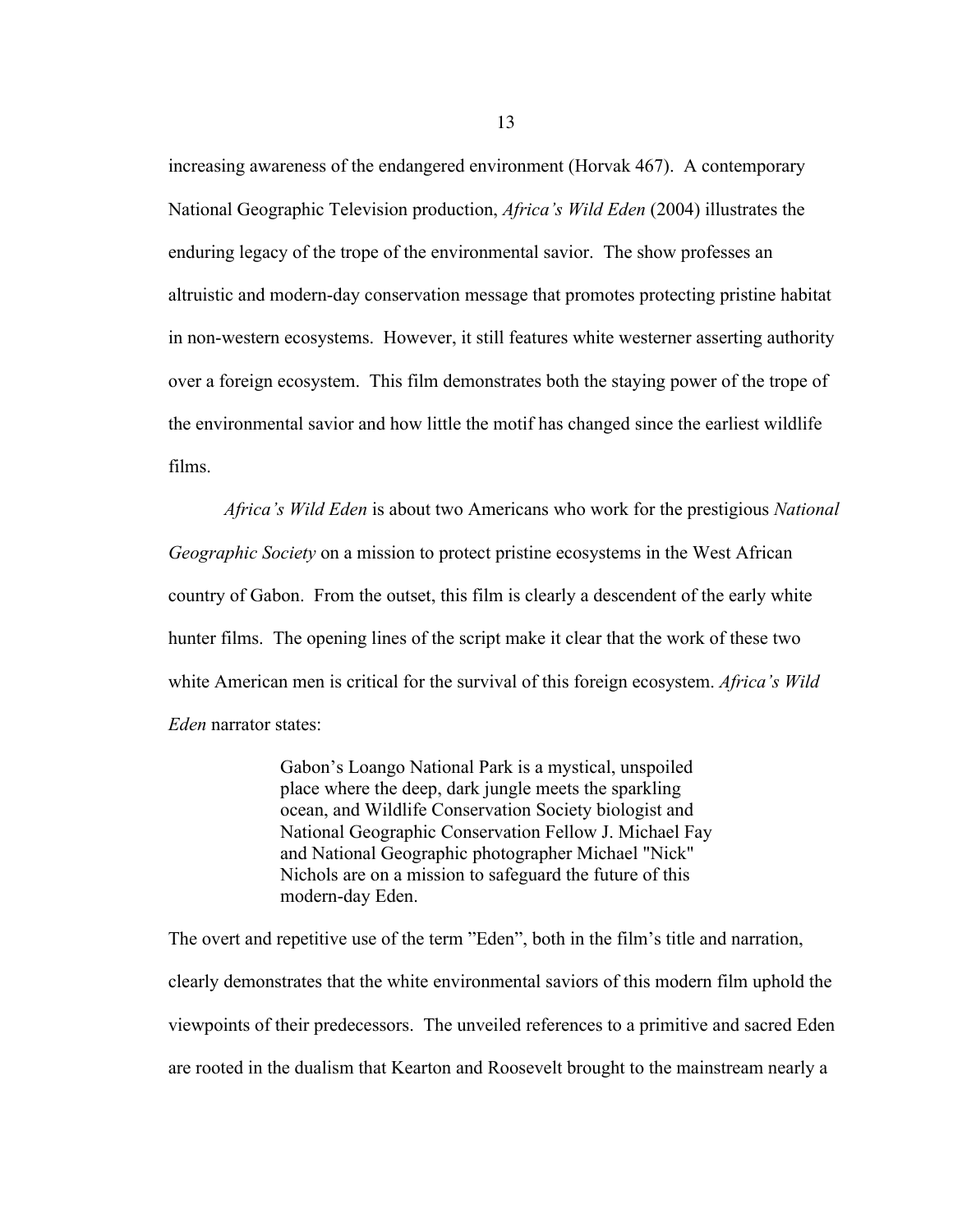century earlier to justify the role of the ruling class in creating and maintaining the physical and conceptual boundaries between nature and non-nature (Cronon 75).

*Africa's Wild Eden* casts Michael Fay and Michael "Nick" Nichols, armed with their official National Geographic Society credentials, as authority figures charged with assessing and protecting the ecological integrity of the coastal jungles of Gabon. In the first act of the film, we follow the main characters on their earlier trips to this foreign environment. Both Nichols and Fay are clearly emotional and intellectually inspired by their new surroundings, which are significant because of their lack of human habitation. These environmental saviors are well cast, as the viewer is immediately drawn into the film's character driven and action-packed narrative. *Africa's Wild Eden* presents both characters to the audience as modern day heroes. Mike Fay, the lead character, employs modern science to determine the ecosystem's worth while "Nick" Nichols captures images that document this lost "Eden."

Mike Fay is a biologist funded by the Wildlife Conservation Society who is credited for "discovering" this pristine wilderness on his previous "mega-transect" across West Africa. The archive footage of a younger and shirtless Mike Fay trudging through the jungle on his original expedition is notable because he is surrounded by what appear to be native Gabonese loaded with heavy backpacks and clearing the way with machetes. However, the film treats these individuals just like extras in narrative film. The script is void of references to their names or nationality, and they never speak on camera or in the voice over narration. From the outset, it is clear that the viewer is meant to connect with Fay's story, not with the indigenous people who surround him.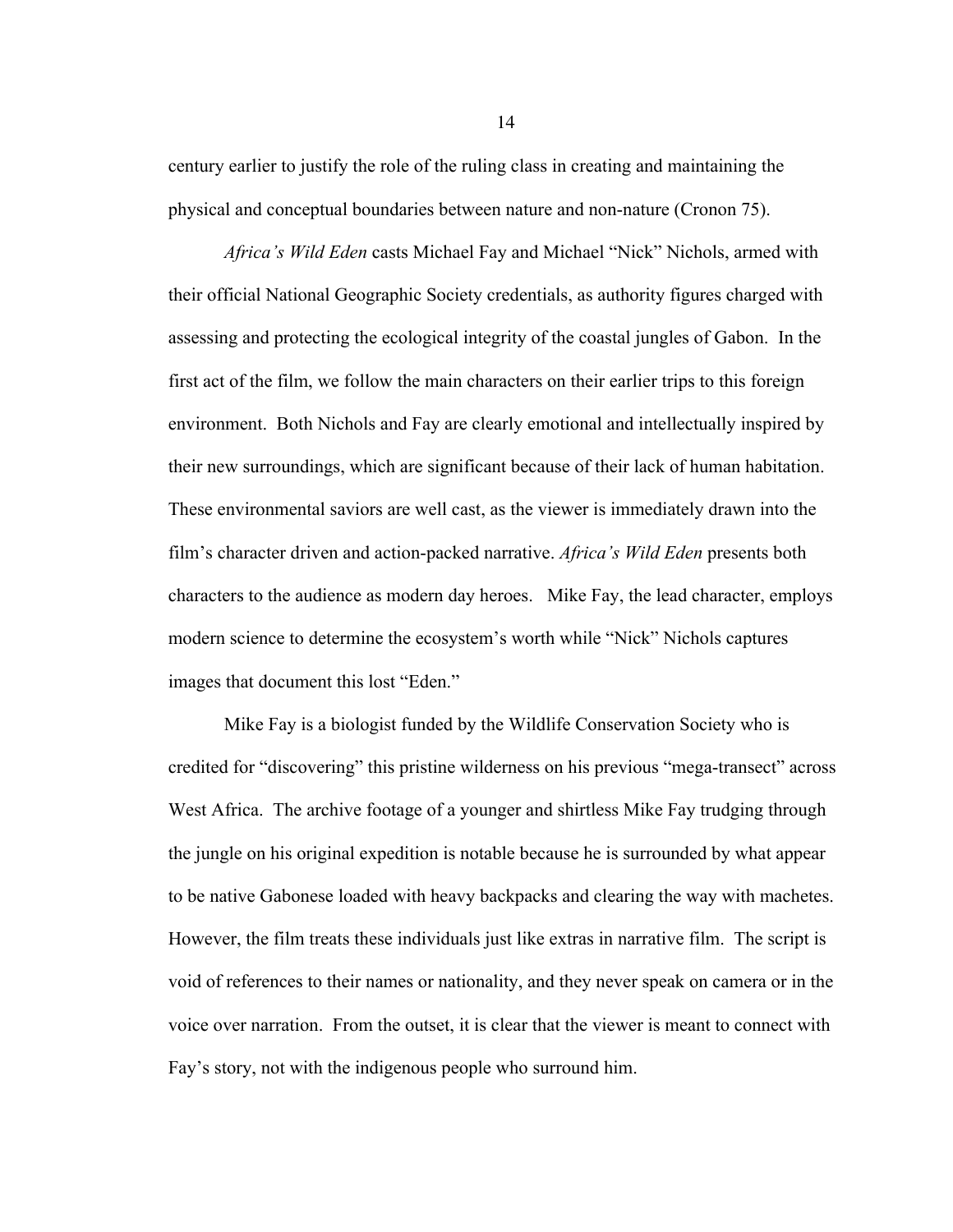A second group of indigenous people then appears in the archival footage of Fay's mega-transect; a group of poachers camping in the jungle. They are the film's antagonists, and they scatter as a carefully-framed shot depicts Fay approaching the makeshift poaching camp all by himself. The shot of one white male defeating a pack of nameless and faceless indigenous peoples plays like a scene from the feature film *Rambo: First Blood Part II* (1985). Just like John Rambo single-handedly conquering the Viet Cong on their own turf, Fay's foreboding presence appears to send the native poachers running in fear. The scene ends with Fay documenting the carcasses of poached wildlife as the narrator states that 'Mike chose to send a clear and forceful message' in the form of his native guides (who reappear after Fay sent the poachers running) lighting the entire poaching camp ablaze. Less than seven minutes into the film, *Africa's Wild Eden* draws the lines between good and evil and it is clear that Mike Fay is a force for good. As for the Gabonese natives, those who align themselves with Fay are on the good guys, while those individuals who flee are evil. The film credits Fay's successful "megatransect" along with Nichol's photography as key factors in the formation of thirteen national parks in Gabon that protect these ecosystems.

For the remainder of the film, Fay and Nichols return to Gabon to protect the wilderness that they gave been credited with creating. The voice over narration says that 'Mike will need all the help he can get,' as if this is his own personal wilderness to patrol and protect. The subsequent scenes show Fay and Nichols overseeing a group of anonymous Gabonese going through a military-like training to become park guides and rangers. The heroes then risk death when sedating and tagging jungle elephants for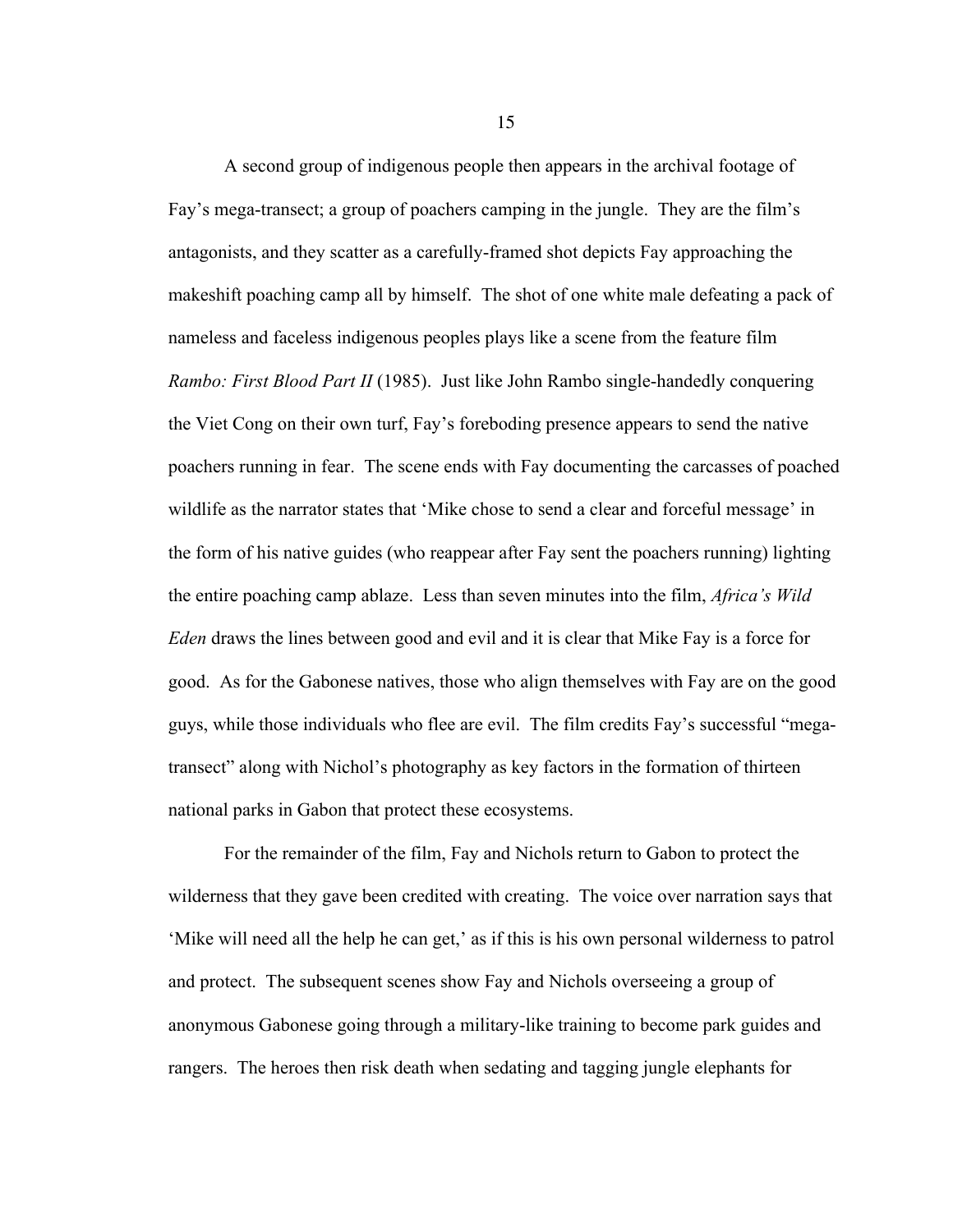research. Finally, Mike takes to the sky in a small plane to patrol the shoreline for illegal commercial fishing while Nick captures never-before-seen photos of surfing hippos. The final narration in *Africa's Wild Eden* makes it clear that this dynamic duo has succeeded in their mission:

It's been a fifteen-year trip, from the rainforest of Congo to the shores of Loango. A extraordinary collaboration between scientist and photographer that's not only shown the world some of Africa's last remaining wilderness, but also made it possible for these places and the animals that live here to survive. In the end it's a friendship based on a shared passion for keeping wild places, wild.

While I would not presume that Mike Fay and "Nick Nichols condone the elitism and racism of the early wildlife films that featured Roosevelt or the Johnsons, it is clear the characterization of their likeness and personae in *Africa's Wild Eden* is rooted in the longstanding trope of the environmental savior. Personally, I applaud the conservation work of both the film's main characters and I agree that they deserve some of the credit for the designation of this national park that is still protected eight years later. However, I feel that the film depicting their work does a disservice to the overall mission of longterm protection of these foreign ecosystems by alienating the indigenous culture. So when I made my own film about a wildlife issue outside of my native environment, I tried to employ the narrative strengths of the environmental savior trope while avoiding the eco-imperialistic tendencies that persist in wildlife filmmaking.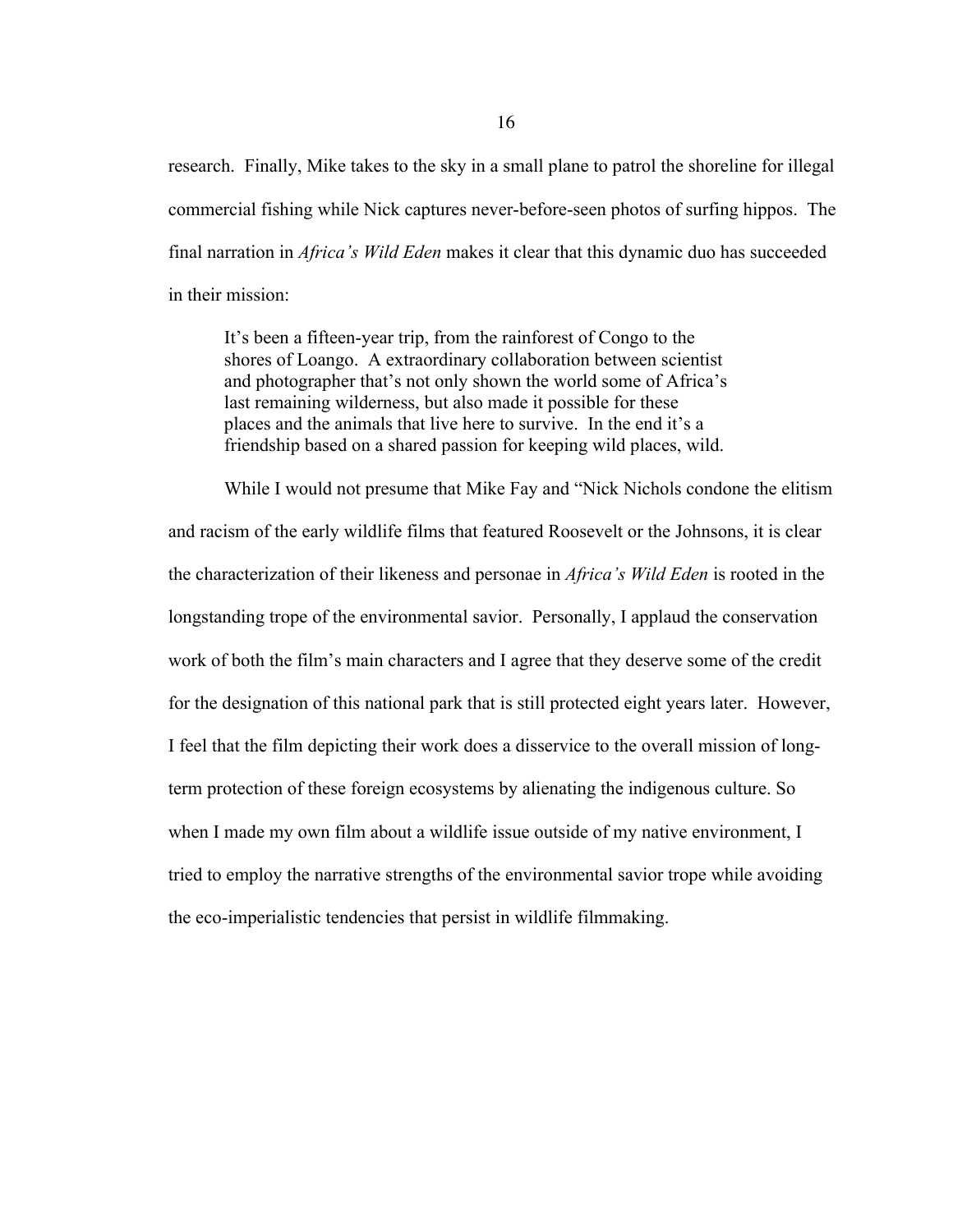### *THE MONGOLIAN MARMOT:* AN ALTERNATIVE

When I produced a film about the cultural and ecological significance of the marmots in Mongolia, I set out to make a wildlife film that challenges the genre's status quo. I chose to make a species-based film with a conservation message that addresses my criticism of the environmental savior trope. Perhaps the easiest way to achieve this would have been to make an environmental film devoid of humans and set in my own proverbial backyard. However, I want continue to make wildlife films that feature people who feel strongly about protecting the environment all over the world, and I acknowledge the narrative power of casting these individuals in the role of the protagonist. So rather than retreating from the trope of the environmental savior, I chose to tackle it head-on in my film, *The Mongolian Marmot* (2008).

The marmot is not a typical species at center of attention of a wildlife film. The genre tends to feature charismatic mega-fauna, such as bears or sharks, as the focus of the narrative and only include the smaller and lower-order species in terms of how they relates to the sensationalized top predator (Mitman). Upon researching the ecology of the marmots of Mongolia (*Marmota sibirica*), I immediately realized that I would not be able to make a classic life-cycle blue-chip wildlife film on my modest budget. The marmot is a burrow-dwelling mammal that lives in social colonies and subsists on a vegetarian diet. They are a key prey species for raptors and carnivorous land mammals such as wolves (Townsend 1). If I were to make a blue-chip film about this species, I would require multiple remote cameras placed in a habituated colony of marmots in order to capture the social interactions among individuals and interspecies conflict. With only twenty days in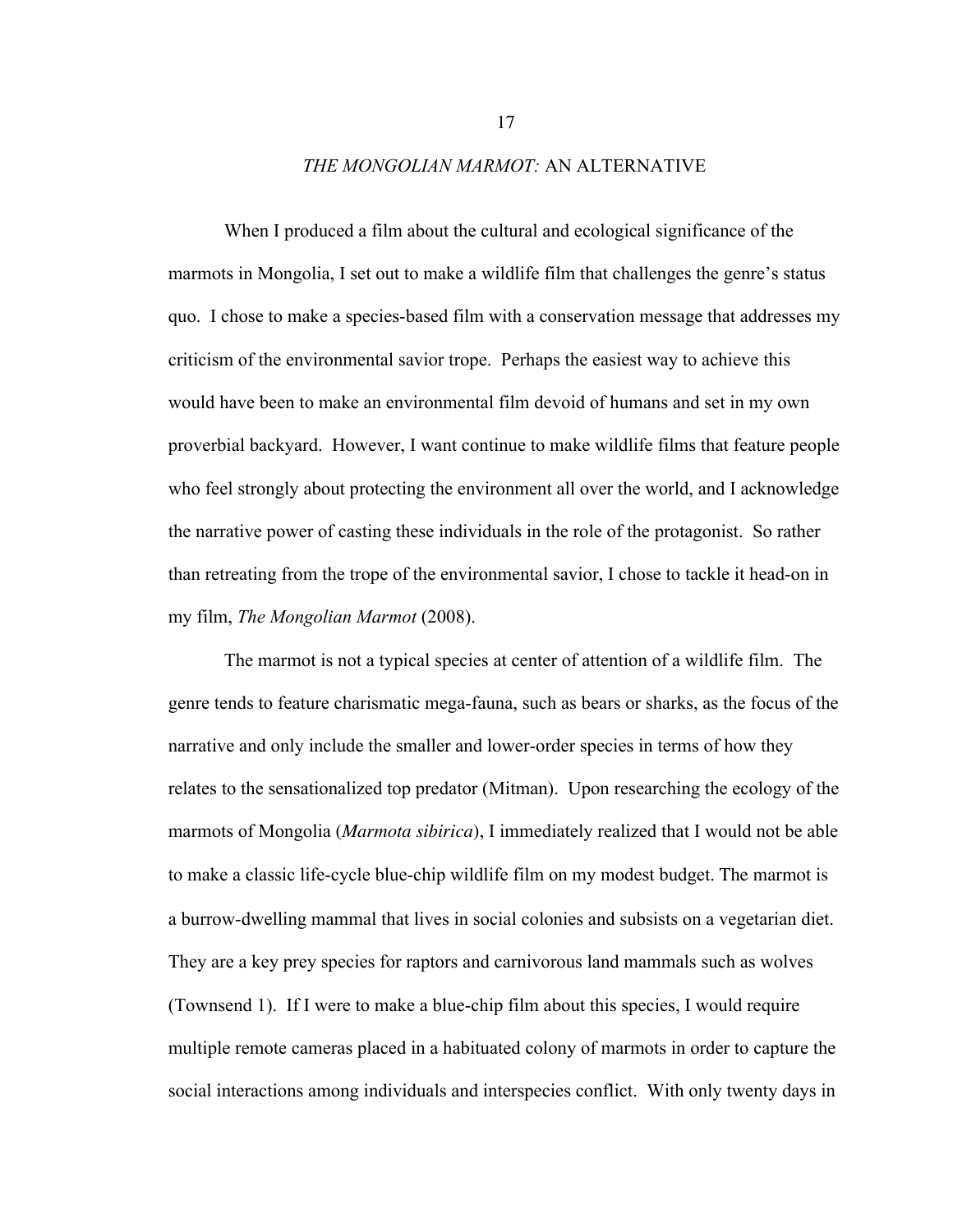the country and a fixed-lens entry level HD camera, I needed to take an alternative approach if I wanted to create a compelling narrative. I chose to focus on the cultural importance and population decline of the marmot in Mongolia, two approaches to the species tied directly to the people of Mongolia.

From a cultural standpoint, marmots in Mongolia are a traditional food source for the nomadic herders. The Mongolians have a traditional method of hunting marmots that involves wearing a white costume and waving a yak's tail in one hand, and they cook the meat by stuffing the body cavity with hot rocks in traditional preparation called Bodog. However, the small mammals can transfer the bubonic plague via the fleas that live in their fur coat, so the Mongolians are acutely aware that this species that they rely on for subsistence can also cause sickness and/or death.

The marmot is also significant to the Mongolian economy. The marmot fur trade exceeds 1.2-million skins on average since the late 1800s (Townsend 1). The fall of the communist regime that governed Mongolia for nearly eight decades resulted in unregulated hunting practices and by the 1990s the marmot populations experienced dramatic declines that threatened the health of the high steppe grassland ecosystems in Mongolia (Reading, Llagvasuren and Tseveenmyadag 59). I knew this storyline could be a vehicle to tell a modern day conservation story about the Mongolian marmot, all I needed were the characters that would drive the narrative.

During the development and preproduction of the film my co-producer, Jo Young, and I made the conscious decision to tell the story exclusively through the words and depiction of the Mongolian people. We wanted to do everything we could to avoid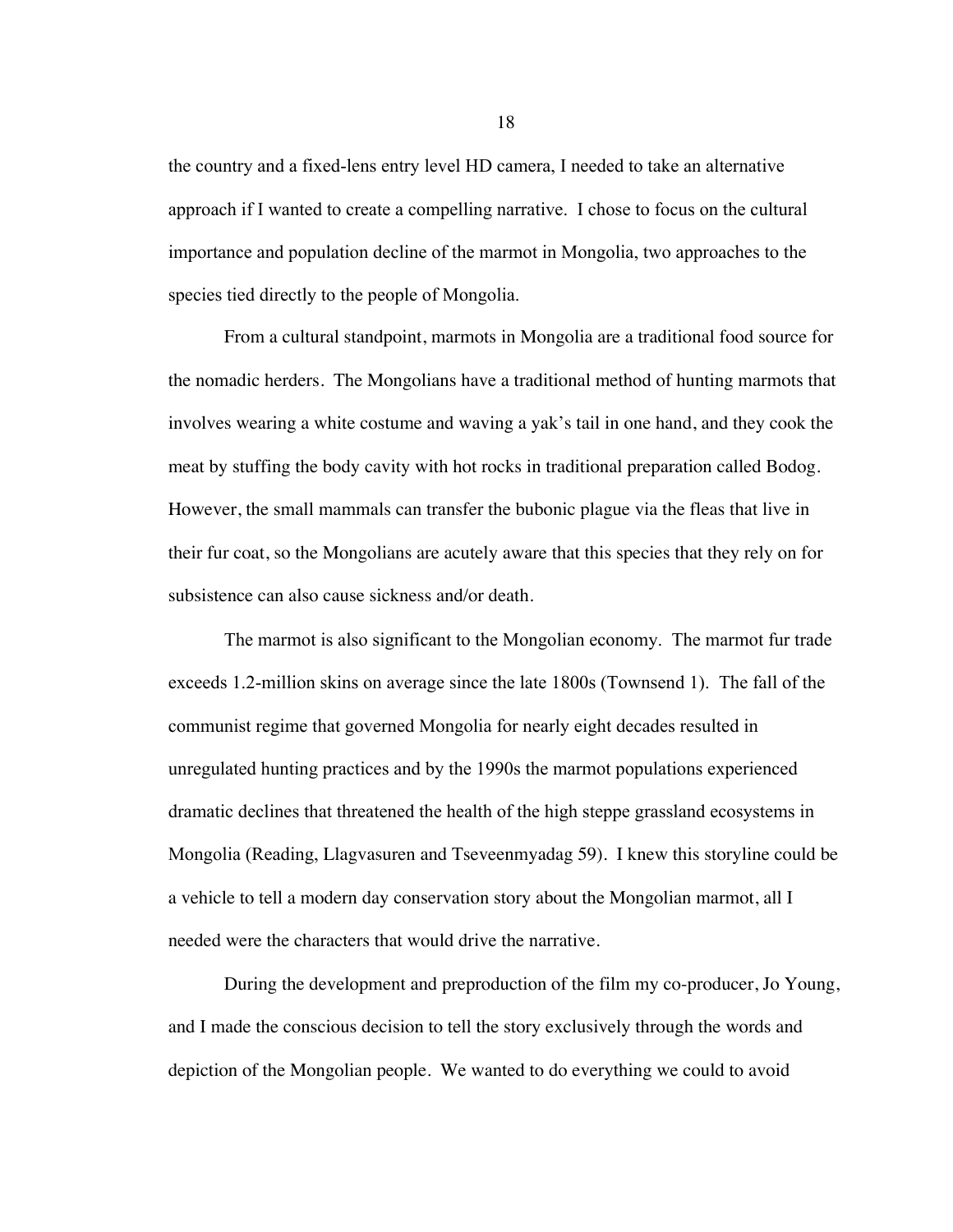branding the production with an eco-imperialistic subtext. However, without a budget to pay an entire Mongolian crew to produce, shoot and edit, we conceded that ultimately it would be impossible for me to make a film about the Mongolian marmot from a purely authentic indigenous perspective. Therefore, the challenge we faced was to cast Mongolian characters and voices that collectively would create a compelling and indigenous environmental savior narrative.

One of the first contacts we made when researching the topic was with an American biologist, Sue Townsend, who was researching the effects of declining marmot population on Mongolia's eastern steppe in a study funded by the Wildlife Conservation Society. Sue was knowledgeable about all aspects of marmots in Mongolia, from their cultural significance to their ecology. If we were setting out to make a broadcast film for Discovery Channel or National Geographic, she would have been the perfect character to cast in the leading role as the environmental savior. She is articulate, English speaking and passionate about the marmots. We knew that passing on Sue as a key character in the film would be much more work for us in terms of translation needs and additional research to find compelling characters. Nonetheless, we stuck to our initiative and managed to create a diverse collage of authentic Mongolian voices that told the story of the Mongolian marmot in style that I feel ultimately made for a stronger film by establishing and maintaining an authentic indigenous voice throughout.

As noted, films that feature the environmental savior trope often paint a simplistic and primitive picture of the indigenous culture by contrasting the white scientist armed with knowledge with the noble savage living off the land. Mongolia, like most countries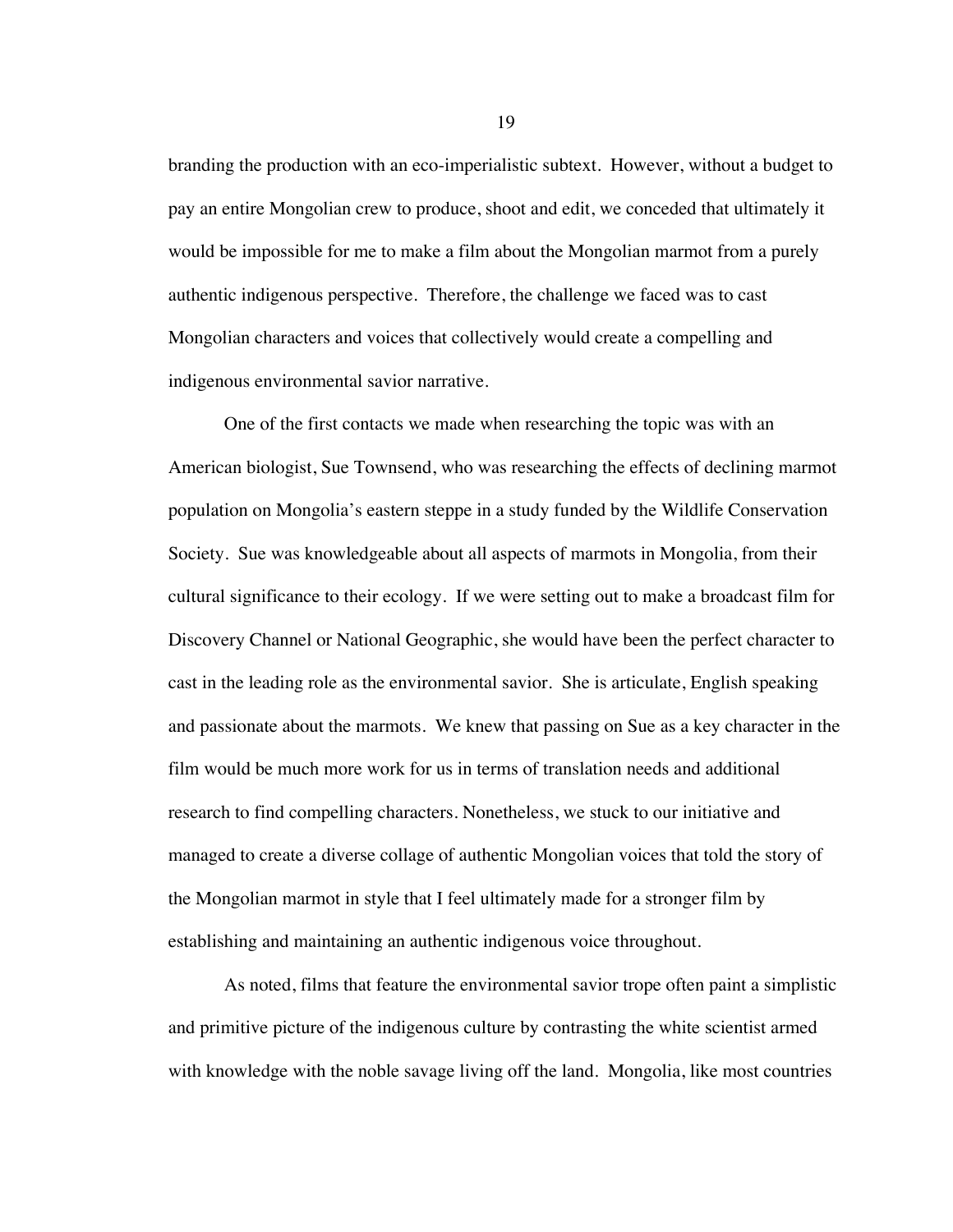in the world, is a melting pot of both traditional and modern lifestyles. Nomadic herders living in small family groups are juxtaposed with scientists and professionals in the densely populated capital of Ulaanbaatar. We knew that we would never find a single individual to represent this diverse culture, so instead we cast characters that would more accurately represent the diversity of the country: from university trained biologists to traditional nomadic herders.

The film begins with a day-in-the-life scene that follows a nomadic family tending to its herd in the Mongolian countryside. This family sets the tone for the film in regards to our attempt to paint an accurate portrait of contemporary Mongolia rather than a romanticized cliché of the primitive noble savage. On one hand, the family subsists off their sheep, yaks, horses and goats that they raise for wool, milk, and meat. However, a massive satellite dish and modern motorcycle conspicuously sit out in front of their traditional yurts. The camera captures a society in flux, as three generations work together to survive. As the patriarch of the family, Soldier, recalls hunting marmots using traditional methods, his son in law, Batchca, leaves on his motorcycle to hunt with a modern rifle. Following the successful hunt, Soldier, Batchca, and Batchca's threeyear-old daughter cook a traditional Bodog, but with the aid of a modern blowtorch for heating the rocks and cooking the outer skin. We had the option of setting up these scenes so they would not include modern amenities such as the motorcycle and the blowtorch, but it would have undermined our goal to portray a contemporary conservation issue with honesty. At the end of the film, we return to Soldier as he reflects on the declining marmot populations in Mongolia and expresses his support for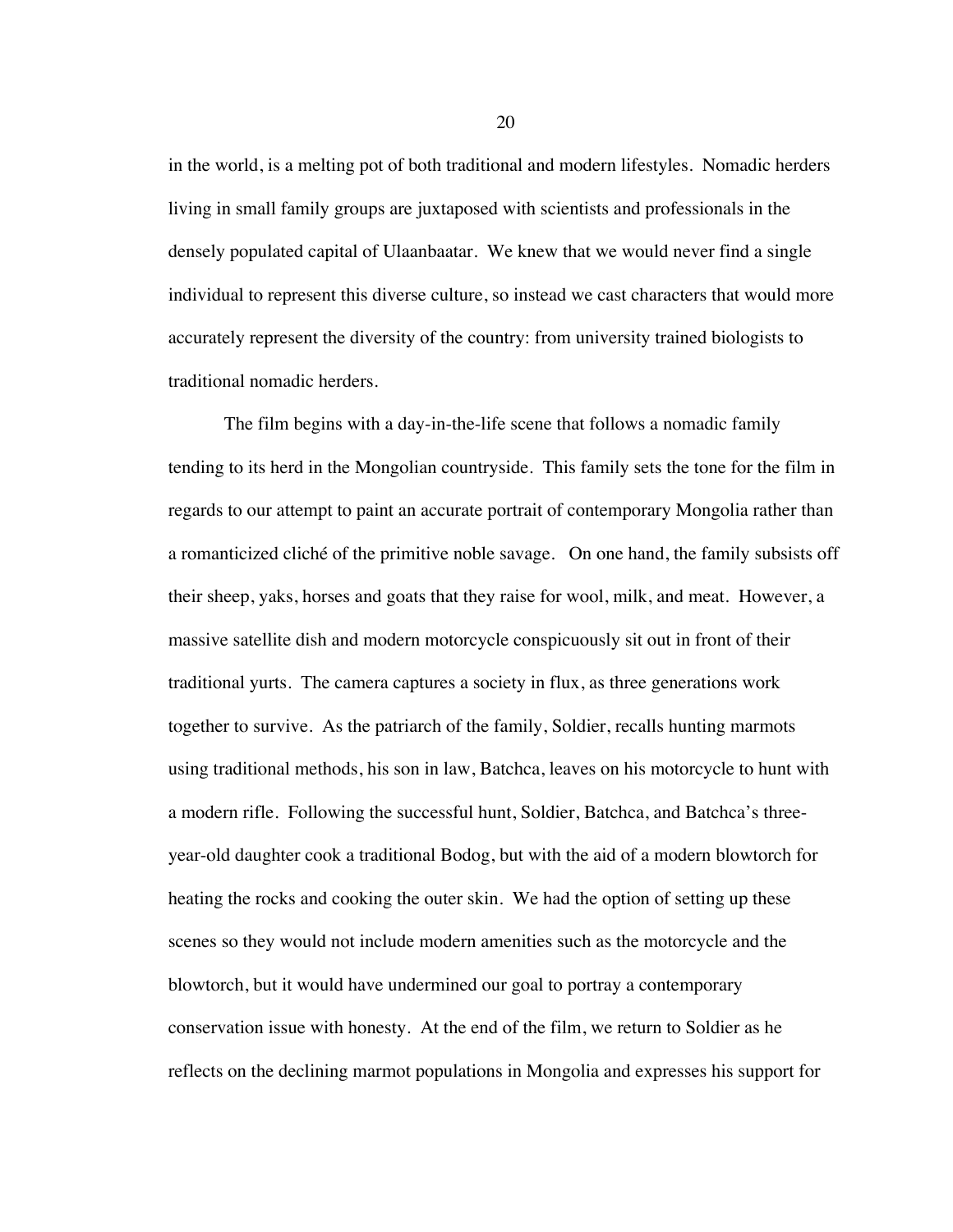efforts to limit hunting and preserve these animals. It may seem like a contradiction to depict a man who earlier was cooking the animal and now supports its protection, but this portrayal represents the nuanced views that Mongolians share on this conservation issue. Managing and protecting a species of cultural, economic, and ecological importance is not a black and white issue, and we made sure that our film did not portray it as such.

The film continues with a series of portraits of characters who, like Soldier and Batchca, depend on the marmot as a resource yet want to make sure the animal is protected. We profile scientists in the field researching marmot ecology, businessmen from Ulaanbaatar, and even a professional marmot hunter, all of whom exhibit a sincere emotional connection to this species. Instead of pitting primitive vs. modern or scientist vs. hunter, the film treats each of the diverse perspectives with respect. For example, we did not feel it was our right as guests in a foreign country to portray the marmot hunter as the film's antagonist. While we do show him tanning his many pelts and preparing a large pot of marmot stew we also allow him to express his views against digging up entire marmot families while they hibernate underground during the winter months. On the other hand, the scientists who are sounding the alarm to protect the species based on their research also acknowledge that they or members of their family hunt marmots. This diverse collage of authentic Mongolian voices results in a grassroots conservation message. The white westerner proclaiming that the Mongolian people are mismanaging their wildlife is absent from the film, allowing the people who have coexisted with this species for centuries to serve as the experts on the matter.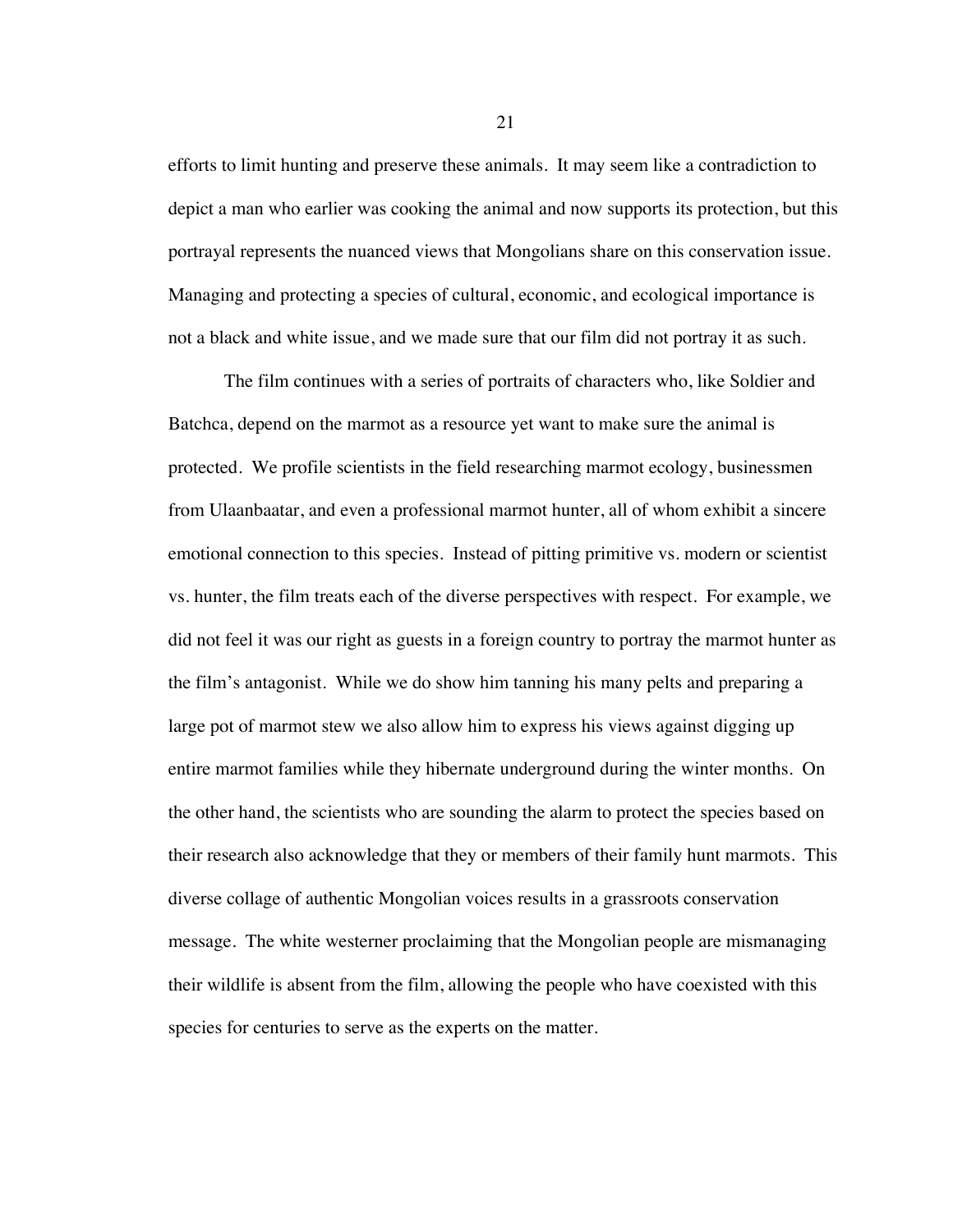### **CONCLUSION**

The modern environmental movement wouldn't be what it is today were it not for film. The rise of documentary film and photography in the  $20<sup>th</sup>$  century played a critical role in galvanizing concern for environmental conservation (Dunaway xvii); and due to the prevalence of visual media in modern societies around the world, environmental film will continue to play a vital role in disseminating conservation messages.

I am critical of the trope of the environmental savior in this essay. However, I am also unashamed to call myself an environmentalist, and as a filmmaker I strive to advocate environmental stewardship in my work. I don't want to see the trope of the environmental savior go away, because without it I believe many viewers would not engage in environmental programming. Instead, I am urging filmmakers who choose to employ this trope to reject the tendency to cast white westerners in the leading role in films about foreign ecosystems.

In today's short attention-span multimedia environment, it is necessary to use a 'hook' that engages a potential viewer. In contemporary wildlife filmmaking, the hook is often a larger-than-life presenter/performer at the center of the narrative, such as the late 'Crocodile Hunter' Steve Erwin performing dangerous feats with wild and/or captive animals (Kilborn 1). Such presenters are easily (and often rightfully) criticized for their over-the-top on-camera demeanor and antics, but they also draw a new generation of viewers to wildlife and environmental programming (Palmer). This allure cannot be denied in an industry in which producers are competing with the Internet, video games and ratings juggernauts like Fox's *American Idol* for viewership. If a presenter like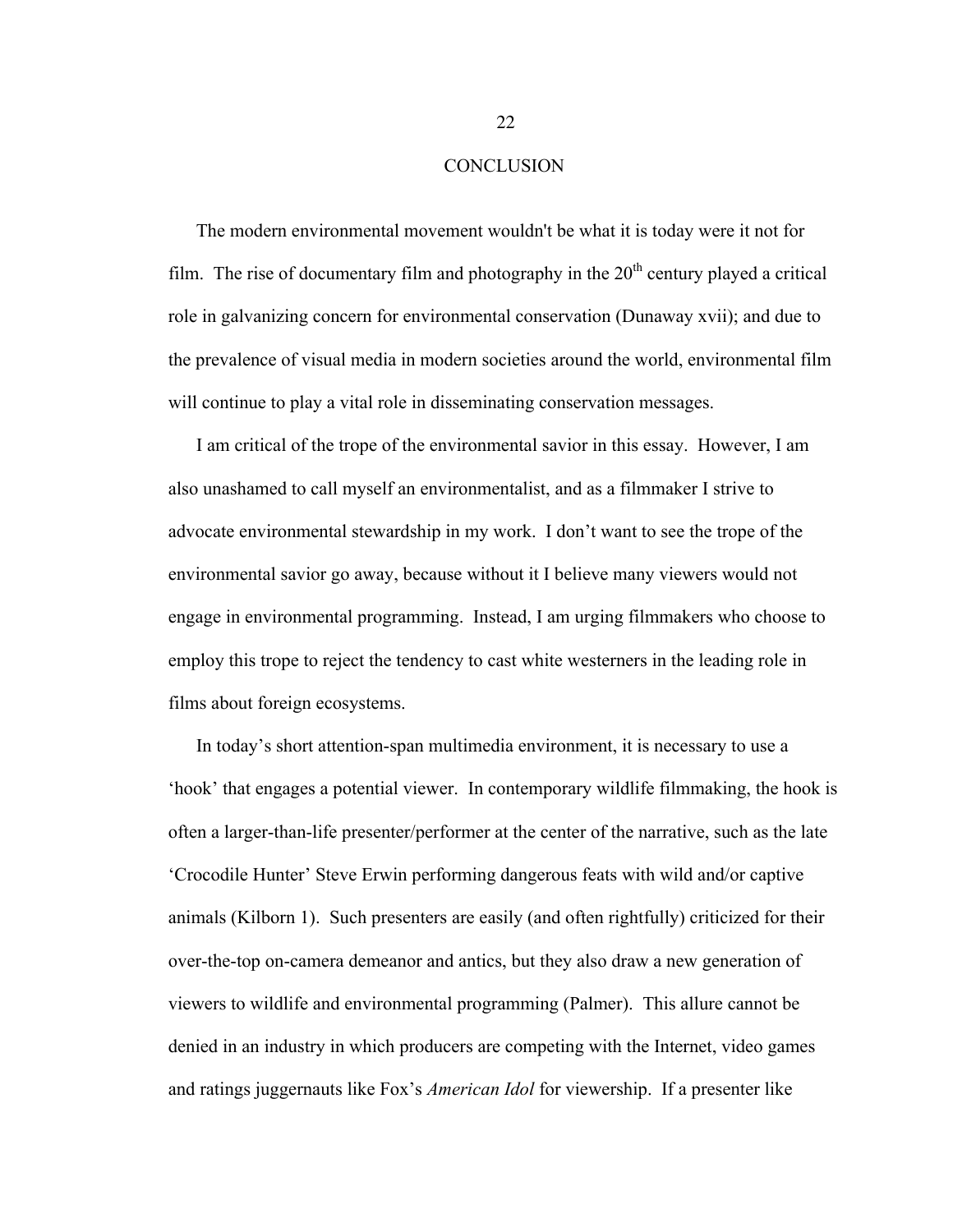Erwin can successfully compete against these rival discourses, it is difficult for me to argue against his presence in wildlife films. I want as many viewers as possible to elect to watch wildlife programming with an environmental message. In some cases, that means employing a personality that can successfully compete against television personalities across genres, such as *American Idol* judge Simon Cowell.

It would be naïve of me, or any other environmental filmmaker who wants to consistently reach a large audience, to ignore the economic realities of commercial distribution in film, television or new media. A compelling character at the center of any story, both in fiction and non-fiction, can be a very effective strategy to draw in viewers. The trope of the environmental savior can, and should, be a narrative tool that environmental filmmakers use to draw all demographics to their films. However, the filmmaker should be keenly aware of the subtext conveyed by the 'savior's' race, gender and nationality and how those innate characteristics inform both the overt and underlying political message of the film. Wildlife films have the power to aid in the recovery and stewardship of the natural environment. However if this powerful visual discourse is not employed with careful consideration it can inadvertently setback the movement that it aims to benefit.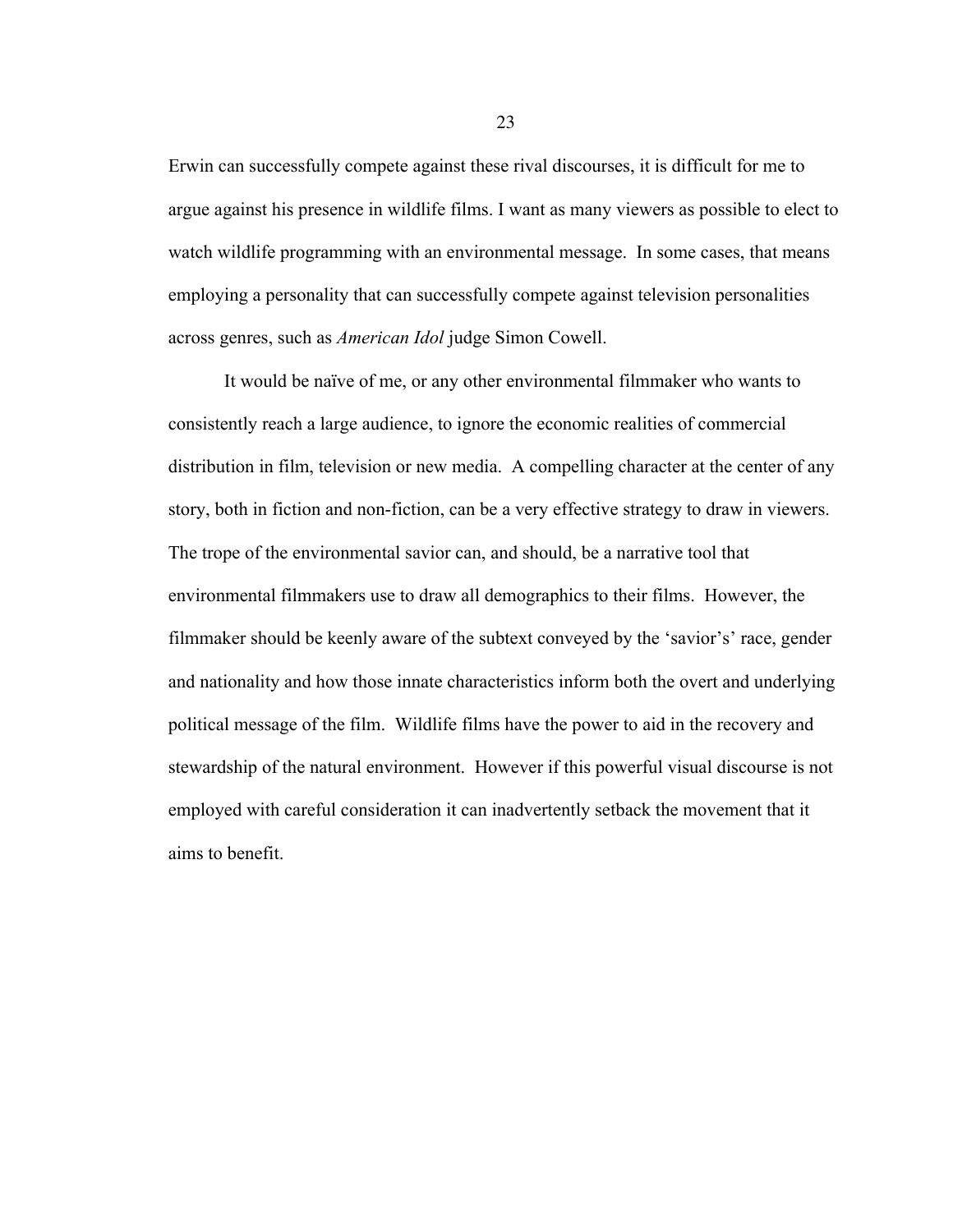### WORKS CITED

Donnelly, John. Debate Over Global Warming is Shifting: Some skeptics resolute, others revisiting views. The Boston Globe, 15 February 2007.

Dunaway, Finis. Natural Visions: The Power of Images in American Environmental Reform. Chicago, IL: University of Chicago Press, (2005).

Bousé, Derek. Wildlife Films. Philadelphia, PA: University of Pennsylvania Press, 2000.

Boxofficemojo.com. http://www.boxofficemojo.com/movies/?id=inconvenienttruth.htm 2009

Burgess, Jacquelin.. "The Production and Consumption of Environmental Meanings in the Mass Media: A Research Agenda for the 1990s." Transactions of the Institute of British Geographers Vol. 15, No. 2. (1990), pp. 139-161.

Chris, Cynthia. Watching Wildlife. Minneapolis, MN: University of Minnesota Press, 2006.

*Congorilla*. Dir. Martin Johnson." Fox Film Corporation: 1932, Film.

Cottle, Simon. "Producing Nature(s): On the Changing Production Ecology of Natural History TV." Media, Culture & Society, Vol. 26, No. 1, (2004) 81-101

Cronon, William. *Uncommon Ground: Rethinking the Human Place in Nature.* N.Y.: W. W. Norton and Co., 1996.

Dunaway, Finis. Natural Visions: The Power of Images in American Environmental Reform. Chicago, IL: University of Chicago Press, (2005).

Foale, Simon and Martha Macintyre. "Fujichrome Green: The Photographic Fetishization of Biodiversity by Environmentalists." Resource Management in Asia-Pacific. 54 (2004). 18 January 2007 <http://rspas.anu.edu.au/papers/rmap/ Wpapers/rmap\_wp54.pdf>.

Frank Manchel. Film Study: An Analytical Bibliography. Teaneck, NJ: Fairleigh Dickinson University Press, 1990